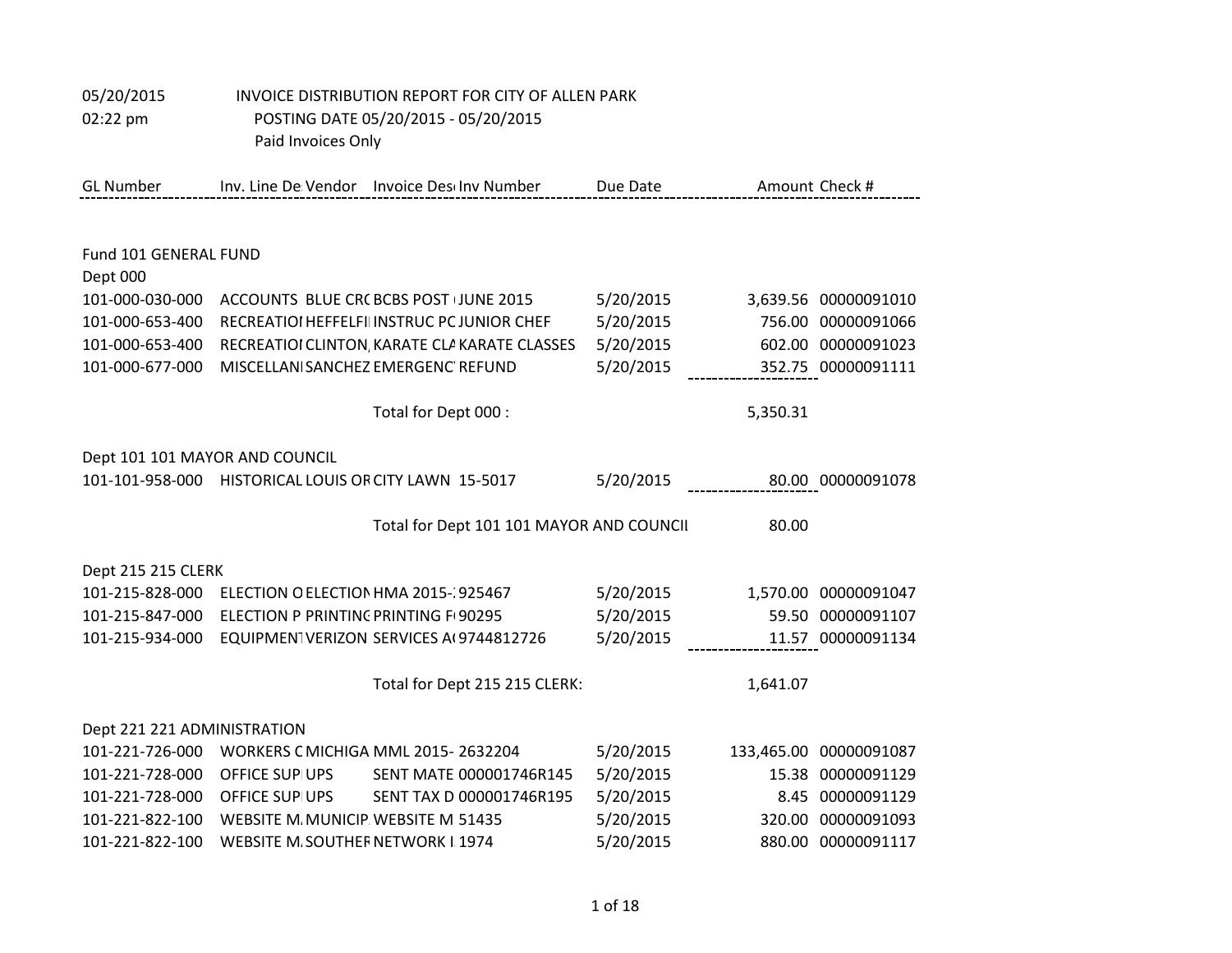| <b>GL Number</b> | Inv. Line De Vendor Invoice Descinv Number | Due Date  | Amount Check #          |
|------------------|--------------------------------------------|-----------|-------------------------|
| 101-221-826-100  | LITIGATION PENTIUK, LABOR<br>14674         | 5/20/2015 | 336.00 00000091097      |
| 101-221-826-100  | LITIGATION PENTIUK, LABOR<br>14674         | 5/20/2015 | (336.00) 00000091097    |
| 101-221-826-100  | LITIGATION PENTIUK, LABOR<br>15187         | 5/20/2015 | 384.00<br>00000091097   |
| 101-221-826-100  | LITIGATION PENTIUK, LABOR<br>15187         | 5/20/2015 | (106.51) 00000091097    |
| 101-221-826-100  | 15478<br>LITIGATION PENTIUK, LABOR         | 5/20/2015 | 72.00 00000091097       |
| 101-221-826-100  | LITIGATION PENTIUK, LABOR<br>16100         | 5/20/2015 | 132.00<br>00000091097   |
| 101-221-826-100  | LITIGATION PENTIUK, LABOR<br>16933         | 5/20/2015 | 312.00<br>00000091097   |
| 101-221-826-100  | LITIGATION PENTIUK, SWW WRITI 17344        | 5/20/2015 | 1,270.63 00000091097    |
| 101-221-826-100  | LITIGATION PENTIUK, SWW WRITI 17344        | 5/20/2015 | (442.51) 00000091097    |
| 101-221-826-100  | LITIGATION PENTIUK, SWW WRITI 17344        | 5/20/2015 | (34.63) 00000091097     |
| 101-221-826-100  | LITIGATION PENTIUK, SWW WRITI 17344        | 5/20/2015 | (793.49) 00000091097    |
| 101-221-826-100  | LITIGATION PENTIUK, LABOR<br>17485         | 5/20/2015 | 120.00 00000091097      |
| 101-221-826-100  | LITIGATION PENTIUK, LABOR<br>19297         | 5/20/2015 | 1,057.49 00000091097    |
| 101-221-826-100  | LITIGATION PENTIUK, LABOR<br>19297         | 5/20/2015 | (1,021.49) 00000091097  |
| 101-221-826-100  | LITIGATION PENTIUK, LABOR DUP 19476        | 5/20/2015 | 1,057.49<br>00000091097 |
| 101-221-826-100  | LITIGATION PENTIUK, LABOR DUP 19476        | 5/20/2015 | (1,057.49) 00000091097  |
| 101-221-826-100  | LITIGATION PENTIUK, LABOR<br>17879         | 5/20/2015 | 108.00<br>00000091097   |
| 101-221-826-100  | LITIGATION PENTIUK, PATRICK BE 19869       | 5/20/2015 | 36.00<br>00000091097    |
| 101-221-826-100  | LITIGATION PENTIUK, PATRICK BE 15188       | 5/20/2015 | 528.00<br>00000091097   |
| 101-221-826-100  | LITIGATION PENTIUK, PATRICK BE 15188       | 5/20/2015 | (221.75) 00000091097    |
| 101-221-826-100  | LITIGATION PENTIUK, PATRICK BE 16934       | 5/20/2015 | (19.79) 00000091097     |
| 101-221-826-100  | LITIGATION PENTIUK, PATRICK BE 16934       | 5/20/2015 | 103.79<br>00000091097   |
| 101-221-826-100  | LITIGATION PENTIUK, PATRICK BE 17345       | 5/20/2015 | 221.75<br>00000091097   |
| 101-221-826-100  | LITIGATION PENTIUK, PATRICK BE 17345       | 5/20/2015 | (221.75) 00000091097    |
| 101-221-826-100  | LITIGATION PENTIUK, PATRICK BE 17345       | 5/20/2015 | (19.79) 00000091097     |
| 101-221-826-100  | LITIGATION PENTIUK, PATRICK BE 17345       | 5/20/2015 | 19.79<br>00000091097    |
| 101-221-826-100  | LITIGATION PENTIUK, PATRICK BE 17345       | 5/20/2015 | 00000091097<br>631.79   |
| 101-221-826-100  | LITIGATION PENTIUK, PATRICK BE 17345       | 5/20/2015 | (631.79) 00000091097    |
| 101-221-826-100  | LITIGATION PENTIUK, PATRICK BE 17486       | 5/20/2015 | 120.00 00000091097      |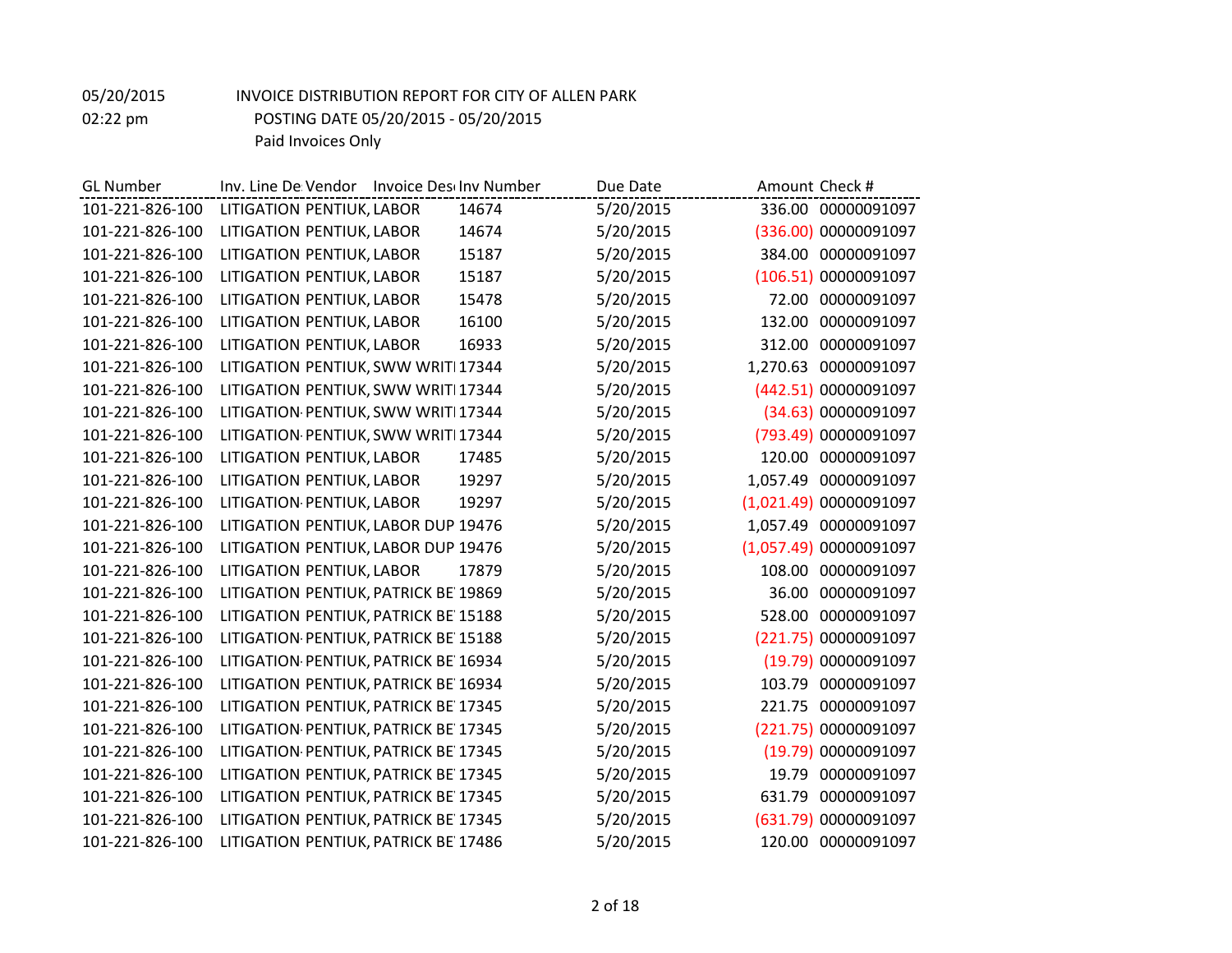| <b>GL Number</b> | Inv. Line De Vendor Invoice Deschov Number | Due Date  | Amount Check #          |
|------------------|--------------------------------------------|-----------|-------------------------|
| 101-221-826-100  | LITIGATION PENTIUK, PATRICK BE 17880       | 5/20/2015 | 288.00 00000091097      |
| 101-221-826-100  | LITIGATION PENTIUK, PATRICK BE 18637       | 5/20/2015 | 00000091097<br>612.00   |
| 101-221-826-100  | LITIGATION PENTIUK, PATRICK BE 19298       | 5/20/2015 | 00000091097<br>72.00    |
| 101-221-826-100  | LITIGATION PENTIUK, PATRICK BE 19477       | 5/20/2015 | 00000091097<br>48.00    |
| 101-221-826-100  | LITIGATION PENTIUK, LIT NAPOLIT 15472      | 5/20/2015 | (1,696.00) 00000091097  |
| 101-221-826-100  | LITIGATION PENTIUK, LIT NAPOLIT 15472      | 5/20/2015 | (204.00) 00000091097    |
| 101-221-826-100  | LITIGATION PENTIUK, LIT NAPOLIT 15472      | 5/20/2015 | 1,696.00<br>00000091097 |
| 101-221-826-100  | LITIGATION PENTIUK, LIT NAPOLIT 15472      | 5/20/2015 | 00000091097<br>204.00   |
| 101-221-826-100  | LITIGATION PENTIUK, LIT NAPOLIT 15748      | 5/20/2015 | 4,200.00 00000091097    |
| 101-221-826-100  | LITIGATION PENTIUK, LIT NAPOLIT 15748      | 5/20/2015 | (1,587.53) 00000091097  |
| 101-221-826-100  | LITIGATION PENTIUK, LIT NAPOLIT 16094      | 5/20/2015 | 1,204.48<br>00000091097 |
| 101-221-826-100  | LITIGATION PENTIUK, LIT NAPOLIT 16925      | 5/20/2015 | 2,326.21 00000091097    |
| 101-221-826-100  | LITIGATION PENTIUK, LIT NAPOLIT 16925      | 5/20/2015 | (265.97) 00000091097    |
| 101-221-826-100  | LITIGATION PENTIUK, LIT NAPOLIT 19865      | 5/20/2015 | 00000091097<br>899.00   |
| 101-221-826-100  | LITIGATION PENTIUK, LIT NAPOLIT 19469      | 5/20/2015 | 00000091097<br>336.00   |
| 101-221-826-100  | LITIGATION PENTIUK, LIT NAPOLIT 19292      | 5/20/2015 | 2,472.00 00000091097    |
| 101-221-826-100  | LITIGATION PENTIUK, LIT NAPOLIT 19292      | 5/20/2015 | 45.00<br>00000091097    |
| 101-221-826-100  | LITIGATION PENTIUK, LIT NAPOLIT 19292      | 5/20/2015 | 00000091097<br>8.24     |
| 101-221-826-100  | LITIGATION PENTIUK, LIT NAPOLIT 18629      | 5/20/2015 | 00000091097<br>1,824.00 |
| 101-221-826-100  | LITIGATION PENTIUK, LIT NAPOLIT 18629      | 5/20/2015 | 00000091097<br>45.00    |
| 101-221-826-100  | LITIGATION PENTIUK, LIT NAPOLIT 17873      | 5/20/2015 | 00000091097<br>1,596.00 |
| 101-221-826-100  | LITIGATION PENTIUK, LIT NAPOLIT 17873      | 5/20/2015 | 00000091097<br>75.00    |
| 101-221-826-100  | LITIGATION PENTIUK, LIT NAPOLIT 17873      | 5/20/2015 | 00000091097<br>40.00    |
| 101-221-826-100  | LITIGATION PENTIUK, LIT NAPOLIT 17342      | 5/20/2015 | 9,422.69<br>00000091097 |
| 101-221-826-100  | LITIGATION PENTIUK, LIT NAPOLIT 17342      | 5/20/2015 | (9,422.69) 00000091097  |
| 101-221-826-100  | LITIGATION PENTIUK, LIT NAPOLIT 17342      | 5/20/2015 | (3,279.53) 00000091097  |
| 101-221-826-100  | LITIGATION PENTIUK, LIT NAPOLIT 17342      | 5/20/2015 | (265.97) 00000091097    |
| 101-221-826-100  | LITIGATION PENTIUK, LIT NAPOLIT 17342      | 5/20/2015 | 5,877.19 00000091097    |
| 101-221-826-100  | LITIGATION PENTIUK, LIT NAPOLIT 17342      | 5/20/2015 | (5,877.19) 00000091097  |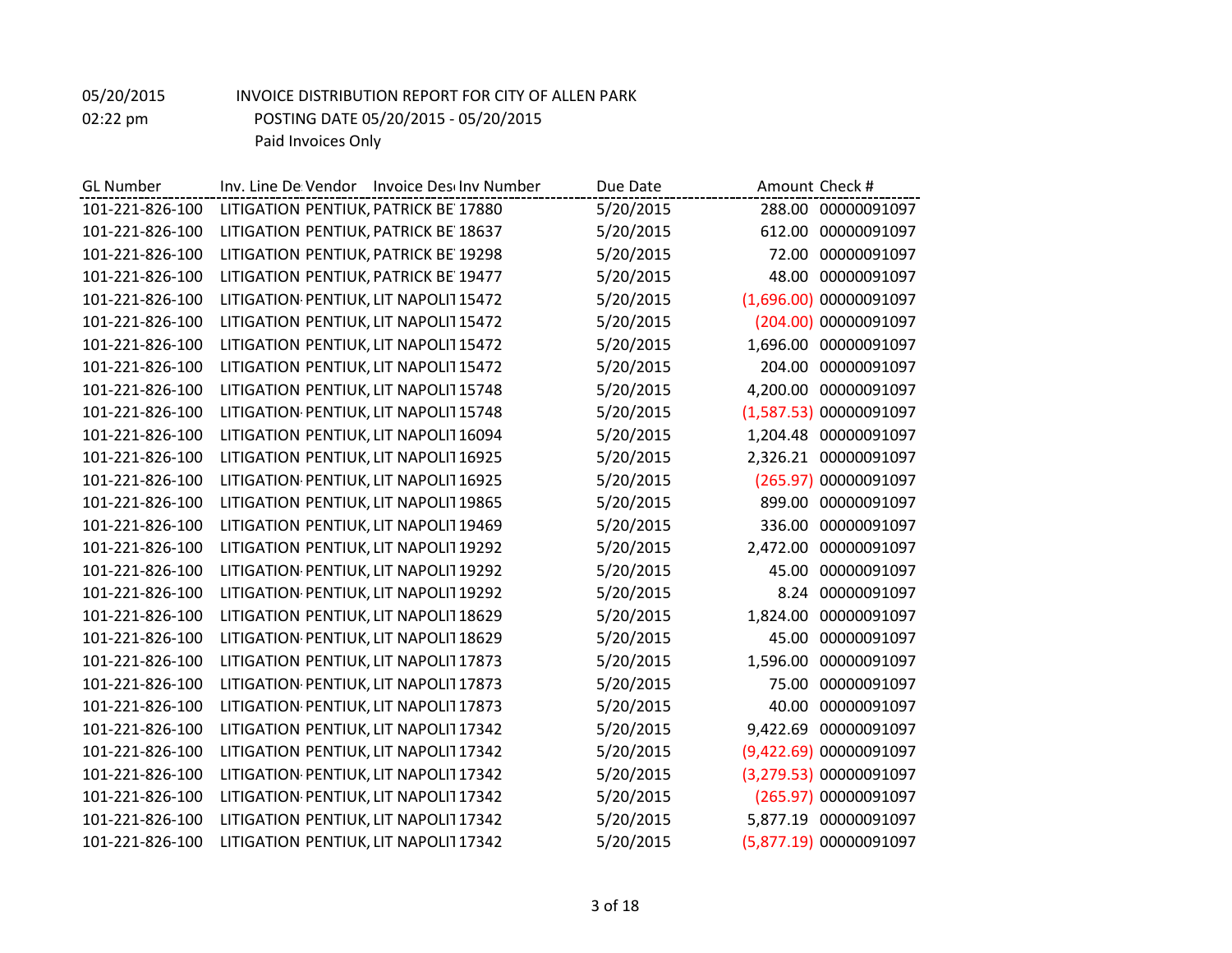| <b>GL Number</b>      | Inv. Line De Vendor Invoice Deschov Number | Due Date  | Amount Check #          |
|-----------------------|--------------------------------------------|-----------|-------------------------|
| 101-221-826-100       | LITIGATION PENTIUK, LIT NAPOLIT 17342      | 5/20/2015 | 3,279.53 00000091097    |
| 101-221-826-100       | LITIGATION PENTIUK, LIT NAPOLIT 17342      | 5/20/2015 | 265.97 00000091097      |
| 101-221-826-100       | LITIGATION FAUSONE REDEVEOPN 31226         | 5/20/2015 | 266.67<br>00000091051   |
| 101-221-828-000       | LABOR ATT(CORNERS HEALTHCAR 23048          | 5/20/2015 | 00000091027<br>928.13   |
| 101-221-900-000       | PRINTING & 21ST CEN PUBLICATIO 4/1-4/30/15 | 5/20/2015 | 1,232.77<br>00000090991 |
| 101-221-934-600       | SERVER ANI CDW GOVPARTS FOR VB28697        | 5/20/2015 | 184.72<br>00000091018   |
| 101-221-963-000       | PROFESSIOI FOLKS, K/TENDER OF1002/APRIL    | 5/20/2015 | 516.78 00000091054      |
| 101-221-976-000       | BLOCK GRAIWAYNE CREG OF DEE 5 CDBG LIENS   | 5/20/2015 | 00000091141<br>25.00    |
| 101-221-976-000       | BLOCK GRAIWAYNE CREG OF DEE 5 CDBG LIENS   | 5/20/2015 | 00000091141<br>25.00    |
| 101-221-976-000       | BLOCK GRAIWAYNE CREG OF DEE 5 CDBG LIENS   | 5/20/2015 | 25.00 00000091141       |
| 101-221-976-000       | BLOCK GRAICOMMUI HOME HEAI APRIL 2015      | 5/20/2015 | 425.00 00000091025      |
|                       |                                            |           |                         |
|                       | Total for Dept 221 221 ADMINISTRATION:     |           | 154,159.07              |
|                       |                                            |           |                         |
| Dept 225 225 ASSESSOR |                                            |           |                         |
| 101-225-801-000       | APPRAISAL/JAHNS, CIREIMBURSE REIMBURSEMENT | 5/20/2015 | 00000091072<br>25.00    |
| 101-225-816-000       | PROF. SERV FOSTER S PROF SERV 670801       | 5/20/2015 | 00000091055<br>613.99   |
| 101-225-900-000       | PRINTING & MICHIGA MML WEBS 11811          | 5/20/2015 | 61.10 00000091088       |
|                       |                                            |           |                         |
|                       | Total for Dept 225 225 ASSESSOR:           |           | 700.09                  |
| Dept 230 230 FINANCE  |                                            |           |                         |
| 101-230-934-000       |                                            |           | 00000091117             |
|                       | <b>EQUIPMENTSOUTHER SERVICES F(1976</b>    | 5/20/2015 | 160.00                  |
| 101-230-963-000       | PROFESSIOI PLANTE I PROF SERVI 1233982     | 5/20/2015 | 9,750.00<br>00000091106 |
| 101-230-963-000       | PROFESSIOI PLANTE IN PRELIMINAI 1247662    | 5/20/2015 | 2,406.00<br>00000091106 |
| 101-230-963-000       | PROFESSIOI PLANTE NACCOUNTIN 1247661       | 5/20/2015 | 5,724.00 00000091106    |
|                       | Total for Dept 230 230 FINANCE:            |           | 18,040.00               |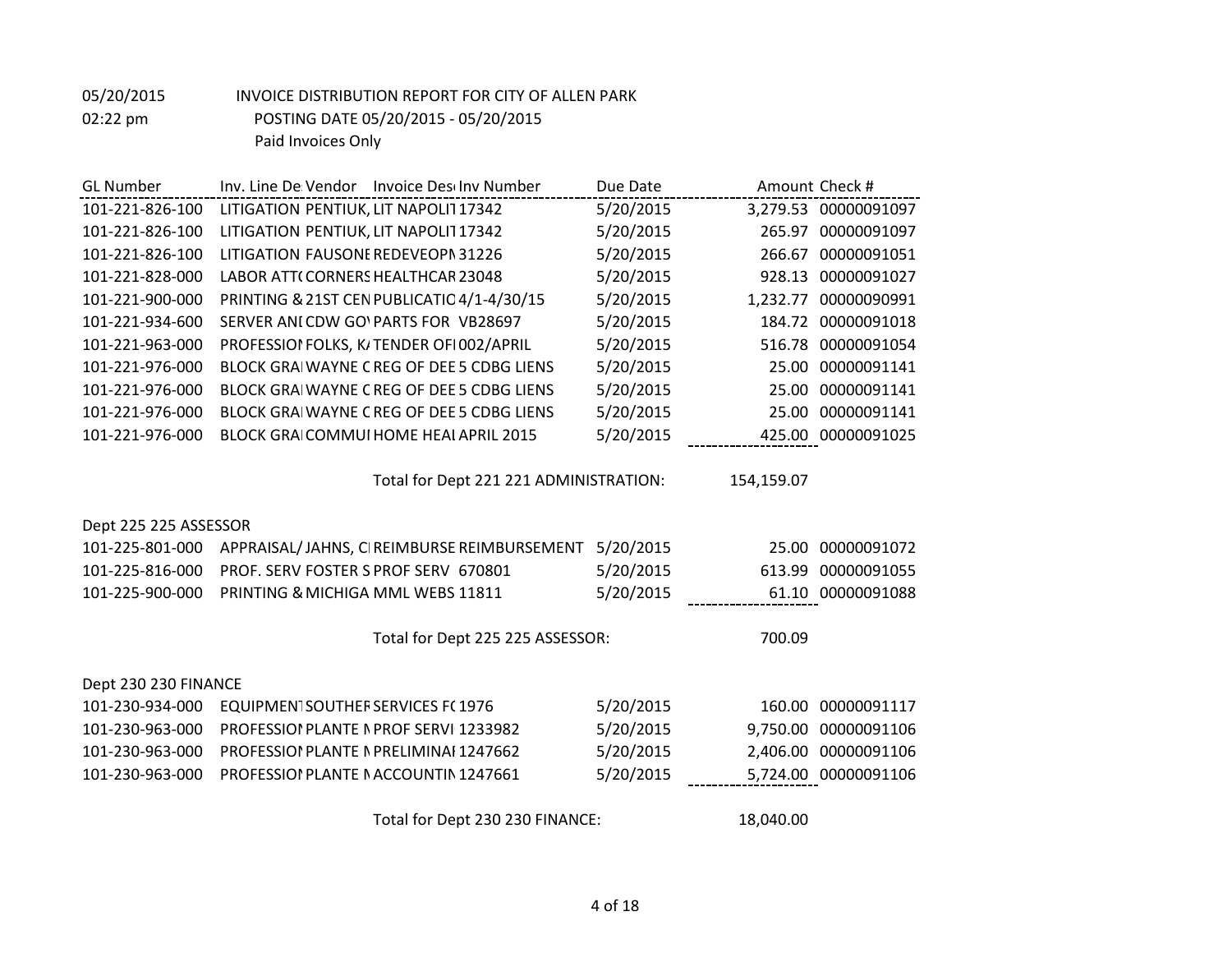| <b>GL Number</b>               | Inv. Line De Vendor Invoice Des Inv Number             | Due Date  | Amount Check #           |
|--------------------------------|--------------------------------------------------------|-----------|--------------------------|
| Dept 253 253 TREASURER         |                                                        |           |                          |
| 101-253-730-000                | <b>GENERAL P(PITNEY BI POSTAGE RI POSTAGE</b>          | 5/20/2015 | 2,000.00<br>00000091104  |
| 101-253-962-000                | MISCELLANIARMSTR(REIMB FOR REIMBURSEMENT               | 5/20/2015 | 315.83<br>00000091000    |
| 101-253-985-000                | CAPITAL LE/PITNEY-B SERVICES 4/1345165-MY15            | 5/20/2015 | 490.79 00000091105       |
|                                |                                                        |           |                          |
|                                | Total for Dept 253 253 TREASURER:                      |           | 2,806.62                 |
|                                |                                                        |           |                          |
| Dept 263 263 CITY HALL         |                                                        |           |                          |
| 101-263-853-000                | <b>TELEPHONE AT &amp; T</b><br>SERVICES 5/313R02280205 | 5/20/2015 | 559.66 00000091003       |
| 101-263-853-000                | SERVICE 5/1313928140105<br><b>TELEPHONE AT &amp; T</b> | 5/20/2015 | 1,784.91<br>00000091003  |
| 101-263-853-000                | <b>TELEPHONE AT &amp; T</b><br>SERVICE 5/1313389129005 | 5/20/2015 | 00000091003<br>25.65     |
| 101-263-853-000                | TELEPHONE AT & T LC SERVICE 4/1858249849               | 5/20/2015 | 00000091006<br>3.40      |
| 101-263-920-000                | UTILITIES-1 DTE ENEFSERVICES 4/457346800032            | 5/20/2015 | 983.48<br>00000091044    |
| 101-263-985-000                | CAPITAL OU GANDOL SUPPLIES<br>2151371                  | 5/20/2015 | 00000091058<br>3,636.90  |
| 101-263-985-000                | CAPITAL OU HADDIX ESERV AND L7552                      | 5/20/2015 | 1,182.00<br>00000091062  |
| 101-263-985-000                | CAPITAL OUEPIC REN DEMOLITIAI 000005                   | 5/20/2015 | 5,000.00<br>00000091049  |
| 101-263-985-000                | <b>CAPITAL OUSOUTHER SERVICES FF 1964</b>              | 5/20/2015 | 00000091117<br>30,327.08 |
| 101-263-985-000                | CAPITAL OUCDW GOVPARTS FOR VH57918                     | 5/20/2015 | 416.16<br>00000091018    |
| 101-263-985-000                | CAPITAL OUCDW GOVPARTS FOR VL25132                     | 5/20/2015 | 00000091018<br>208.09    |
| 101-263-985-000                | CAPITAL OUTWIN SEF PARTIAL PN 1.8                      | 5/20/2015 | 8,500.00 00000091127     |
|                                |                                                        |           |                          |
|                                | Total for Dept 263 263 CITY HALL:                      |           | 52,627.33                |
|                                |                                                        |           |                          |
| Dept 305 305 POLICE DEPARTMENT |                                                        |           |                          |
| 101-305-731-000                | <b>ORDINANCE LOUIS OR CITY LAWN 15-5017</b>            | 5/20/2015 | 150.00<br>00000091078    |
| 101-305-757-000                | OPERATING SIRCHIE F DETECTRIVE 0207682-IN              | 5/20/2015 | 365.15<br>00000091116    |
| 101-305-757-000                | <b>OPERATING FEDEX</b><br>MODEMS 05-030-80587          | 5/20/2015 | 00000091052<br>88.29     |
| 101-305-761-000                | PRISONER BSTATE OF SEX OFFENE 551-442516               | 5/20/2015 | 00000091118<br>180.00    |
| 101-305-853-000                | TELEPHONE VERIZON SERVICES A(9744812726                | 5/20/2015 | 00000091134<br>11.57     |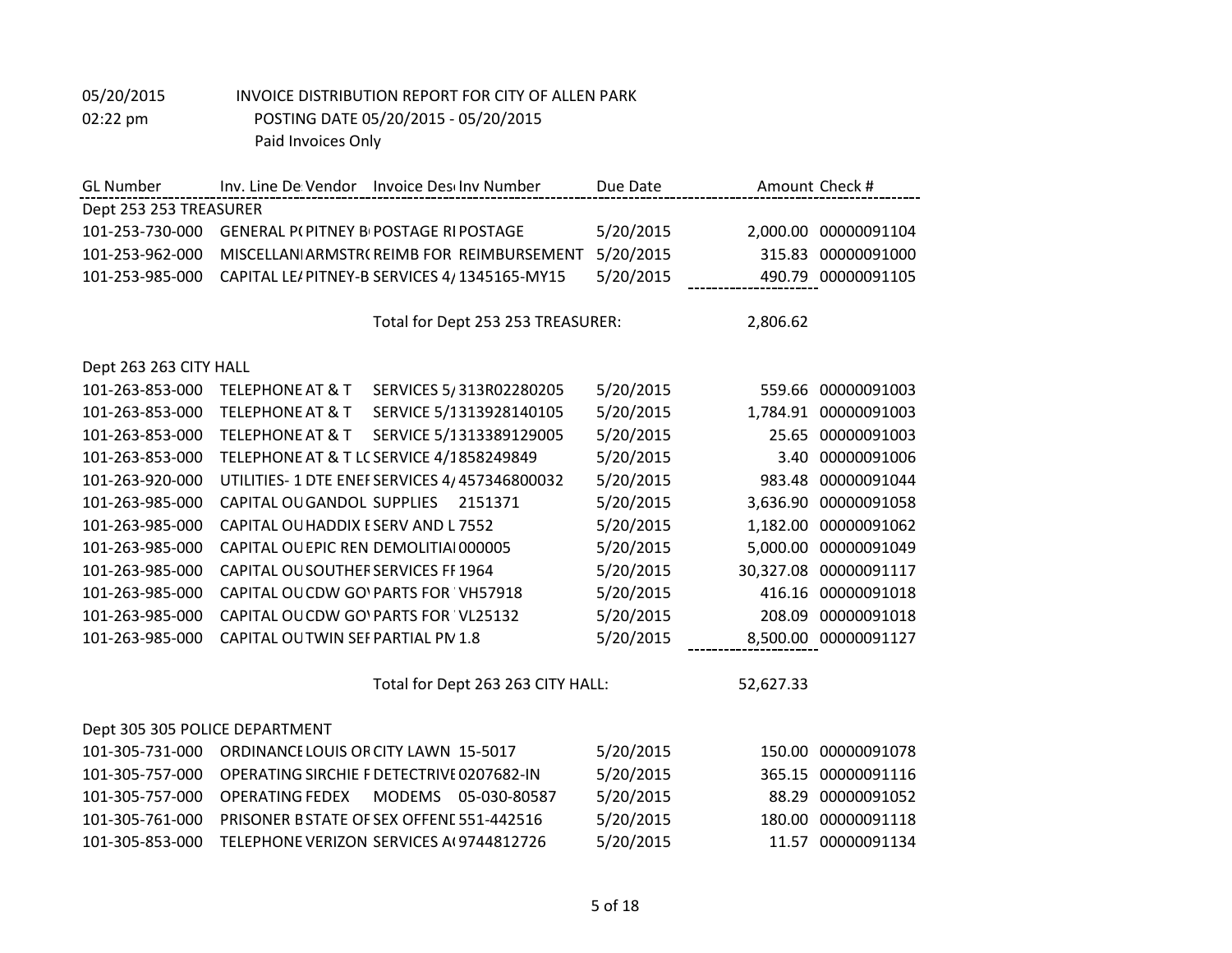| <b>GL Number</b>             | Inv. Line De Vendor<br>Invoice Descinv Number          | Due Date  | Amount Check #          |
|------------------------------|--------------------------------------------------------|-----------|-------------------------|
| 101-305-853-000              | <b>TELEPHONE AT &amp; T</b><br>SERVICES 5/313R01485705 | 5/20/2015 | 136.92 00000091003      |
| 101-305-853-000              | SERVICE 5/1313928169305<br><b>TELEPHONE AT &amp; T</b> | 5/20/2015 | 1,164.34 00000091003    |
| 101-305-853-000              | TELEPHONE AT & T LC SERVICE 4/1858249862               | 5/20/2015 | 12.03<br>00000091006    |
| 101-305-931-000              | <b>BUILDING NAMERICA CHAPLAIN PZ1319539PE</b>          | 5/20/2015 | 14.63<br>00000090998    |
| 101-305-934-500              | <b>COMPUTER MCBRIDE COMPUTER 5250</b>                  | 5/20/2015 | 284.00<br>00000091079   |
| 101-305-934-500              | <b>COMPUTER SOUTHER COMPUTER 1967</b>                  | 5/20/2015 | 00000091117<br>440.00   |
| 101-305-935-000              | COMPUTER CDW GO'SOFTWARE / VC36614                     | 5/20/2015 | 3,518.59<br>00000091017 |
| 101-305-939-000              | VEHICLE M/ CLASSIC / CAR WASH : 1533                   | 5/20/2015 | 237.90<br>00000091022   |
| 101-305-939-000              | <b>VEHICLE MAJ'S CARW VEH MNT F(1235)</b>              | 5/20/2015 | 00000091071<br>160.00   |
| 101-305-945-000              | <b>EQUIPMENTCDW GOVSERVICES</b><br>VD16922             | 5/20/2015 | 334.86 00000091018      |
|                              |                                                        |           |                         |
|                              |                                                        |           |                         |
|                              | Total for Dept 305 305 POLICE DEPARTMENT               |           | 7,098.28                |
|                              |                                                        |           |                         |
| Dept 340 340 FIRE DEPARTMENT |                                                        |           |                         |
| 101-340-757-000              | OPFRATING FDWARD OPFRATING FXP15-0084                  | 5/20/2015 | 145.40<br>00000091046   |
| 101-340-757-000              | OPERATING VST CHEN OPERATING 00007039                  | 5/20/2015 | 00000091135<br>1,472.50 |
| 101-340-757-000              | OPERATING LOWE'S SUPPLIES PL99006314951APR             | 5/20/2015 | 17.05<br>00000091143    |
| 101-340-757-500              | RESCUE SUFJ & B MEIRESCUE SUF 2217698                  | 5/20/2015 | 716.65<br>00000091070   |
| 101-340-757-500              | RESCUE SUF ARROW I RESCUE SUF 93065405                 | 5/20/2015 | 00000091001<br>872.08   |
| 101-340-757-500              | RESCUE SUFJ & B MEIRESCUE SUF 2228163                  | 5/20/2015 | 00000091070<br>19.38    |
| 101-340-805-000              | AMBULANC ACCUME APRIL 2015 10698                       | 5/20/2015 | 00000090994<br>5,126.38 |
| 101-340-853-000              | TELEPHONE VERIZON SERVICES A(9744812726                | 5/20/2015 | 00000091134<br>11.57    |

| LUL-340-853-UUU | TELEPHONE VERIZON SERVICES AL 9744812726      | 5/20/2015 | 11.57 UUUUUUY1134    |
|-----------------|-----------------------------------------------|-----------|----------------------|
| 101-340-853-000 | TELEPHONE VERIZON SERVICES A(9744812726       | 5/20/2015 | 11.57 00000091134    |
| 101-340-920-000 | UTILITIES- 6 DTE ENEF SERVICES 4/194036500123 | 5/20/2015 | 1,594.99 00000091037 |
| 101-340-920-000 | UTILITIES-67 DTE ENEF SERVICES 4/457346800131 | 5/20/2015 | 1,017.67 00000091044 |
| 101-340-934-000 | EQUIPMEN1PHILIPS HSERV AGREE 929583671        | 5/20/2015 | 3,062.50 00000091103 |
| 101-340-934-000 | EQUIPMEN1KENCO FI EQUIP MNT 150505-2          | 5/20/2015 | 101.50 00000091076   |
| 101-340-934-000 | EQUIPMENTSOUTHER FIRE DEPT C 1969             | 5/20/2015 | 1,160.00 00000091117 |
| 101-340-939-000 | VEHICLE M/BELLE TIRSERVICE CAI 25839617       | 5/20/2015 | 139.94 00000091008   |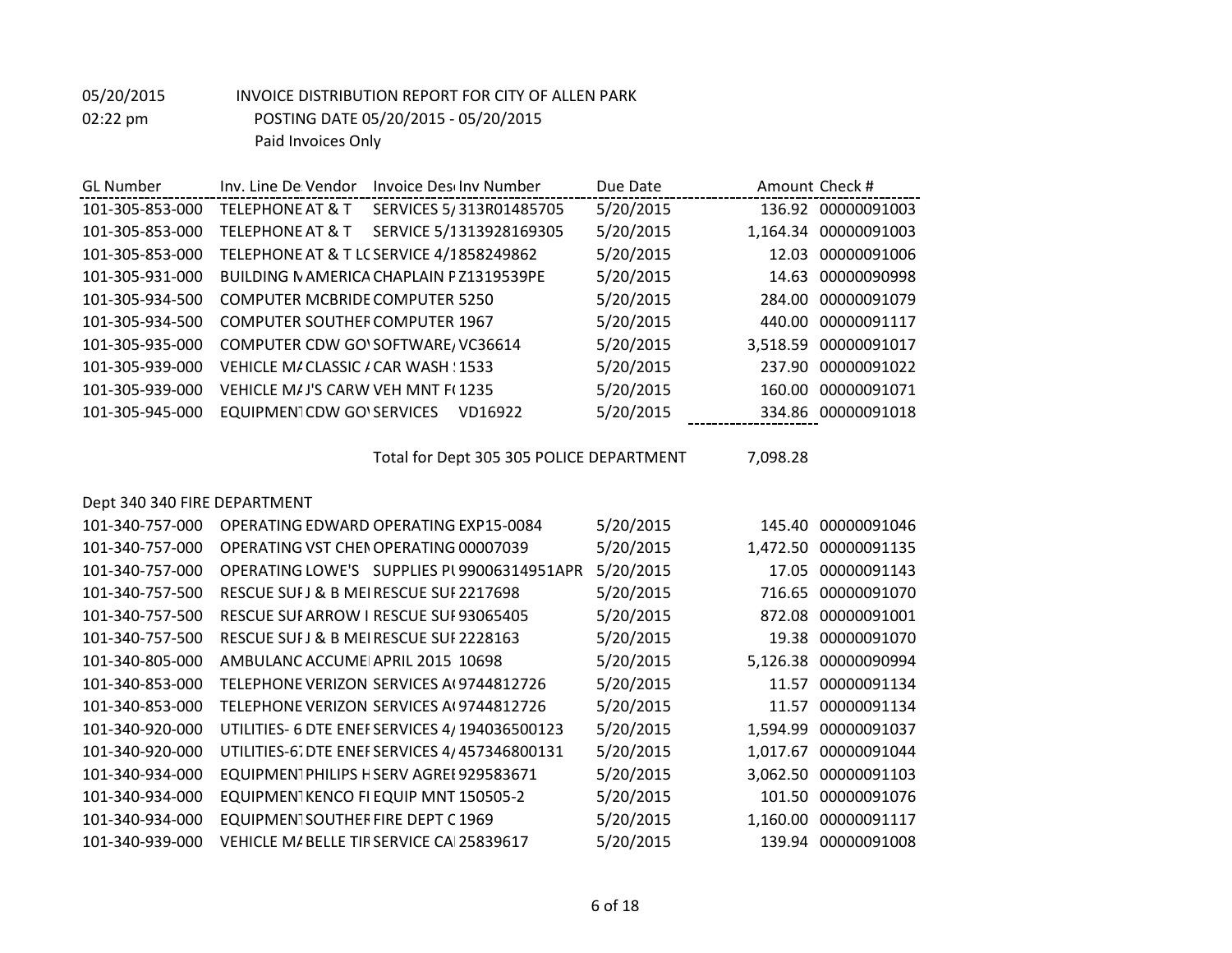| <b>GL Number</b> | Inv. Line De Vendor                       | <b>Invoice Desciny Number</b> | Due Date  | Amount Check # |                      |
|------------------|-------------------------------------------|-------------------------------|-----------|----------------|----------------------|
| 101-340-939-000  | <b>VEHICLE M/FLEETPRI SERVICES</b>        | 68410658                      | 5/20/2015 |                | 374.08 00000091053   |
| 101-340-939-000  | <b>VEHICLE M/FLEETPRI SUPPLIES</b>        | 68506035                      | 5/20/2015 |                | 794.64 00000091053   |
| 101-340-939-000  | <b>VEHICLE M/FLEETPRI PARTS</b>           | 68581375                      | 5/20/2015 |                | 883.38 00000091053   |
| 101-340-939-000  | VEHICLE M/FLEETPRI RETURN ON CM68446519   |                               | 5/20/2015 |                | (301.34) 00000091053 |
| 101-340-939-000  | <b>VEHICLE M/GLENDAL SUPPLIES</b>         | 359-83549                     | 5/20/2015 |                | 27.60 00000091059    |
| 101-340-960-000  | EDUCATION EDWARD FIRE SCHOO REIMBURSEMENT |                               | 5/20/2015 |                | 45.15 00000091046    |

Total for Dept 340 340 FIRE DEPARTMENT: 17,292.69

#### Dept 445 445 DEPARTMENT OF PUBLIC SERVICE

| 101-445-853-000 | TELEPHONE VERIZON SERVICES A(9744812726                | 5/20/2015 |           | 11.56 00000091134 |
|-----------------|--------------------------------------------------------|-----------|-----------|-------------------|
| 101-445-853-000 | SERVICE 5/1313928416605<br><b>TELEPHONE AT &amp; T</b> | 5/20/2015 | 29.52     | 00000091003       |
| 101-445-853-000 | TELEPHONE AT & T LC SERVICE 04, 845687521              | 5/20/2015 | 0.23      | 00000091006       |
| 101-445-920-000 | UTILITIES-1 DTE ENEFSERVICE 4/7194036500297            | 5/20/2015 | 631.30    | 00000091037       |
| 101-445-920-000 | UTILITIES-1(DTE ENEFSERVICES 4/457362200018            | 5/20/2015 | 190.87    | 00000091044       |
| 101-445-926-000 | STREET LIGI DTE ENEF SERVICES 4/194036500222           | 5/20/2015 | 119.35    | 00000091037       |
| 101-445-926-000 | STREET LIGI DTE ENEF SERVICES 3/000238352              | 5/20/2015 | 430.79    | 00000091043       |
| 101-445-926-000 | STREET LIGI DTE ENEI SERVICES 4/000073478              | 5/20/2015 | 36,197.37 | 00000091043       |
| 101-445-926-000 | STREET LIGI DTE ENEI SERVICE 4/7000238378              | 5/20/2015 | 203.08    | 00000091043       |
| 101-445-926-000 | STREET LIGI DTE ENEF SERVICES 4/000238386              | 5/20/2015 | 243.12    | 00000091043       |
| 101-445-931-000 | <b>BUILDING NADVANCI ERICA JACK: 25681</b>             | 5/20/2015 | 358.77    | 00000090996       |
| 101-445-931-000 | TEMP SERVIADVANCI ERICA JACK! 25712                    | 5/20/2015 | 531.67    | 00000090996       |
| 101-445-931-000 | <b>BUILDING NADVANCI ERICA JACKS 25743</b>             | 5/20/2015 | 544.64    | 00000090996       |
| 101-445-935-000 | ALLEY, PARK CHLORIDI DUST CONT 69249                   | 5/20/2015 | 575.00    | 00000091020       |
| 101-445-939-000 | VEHICLE M/LOWE'S SUPPLIES PL99006314951APR             | 5/20/2015 | 16.47     | 00000091143       |
| 101-445-939-000 | <b>VEHICLE M/GLENDAL PARTS</b><br>359-82812            | 5/20/2015 | 4.19      | 00000091059       |
| 101-445-939-000 | <b>VEHICLE M/ GLENDAL SUPPLIES</b><br>359-83549        | 5/20/2015 | 27.60     | 00000091059       |
| 101-445-962-000 | MISCELLANI MIDWEST DOT PHYSIC 74700                    | 5/20/2015 | 60.00     | 00000091091       |
| 101-445-962-000 | MISCELLANI MIDWEST DOT PHYSIC 74700                    | 5/20/2015 | 60.00     | 00000091091       |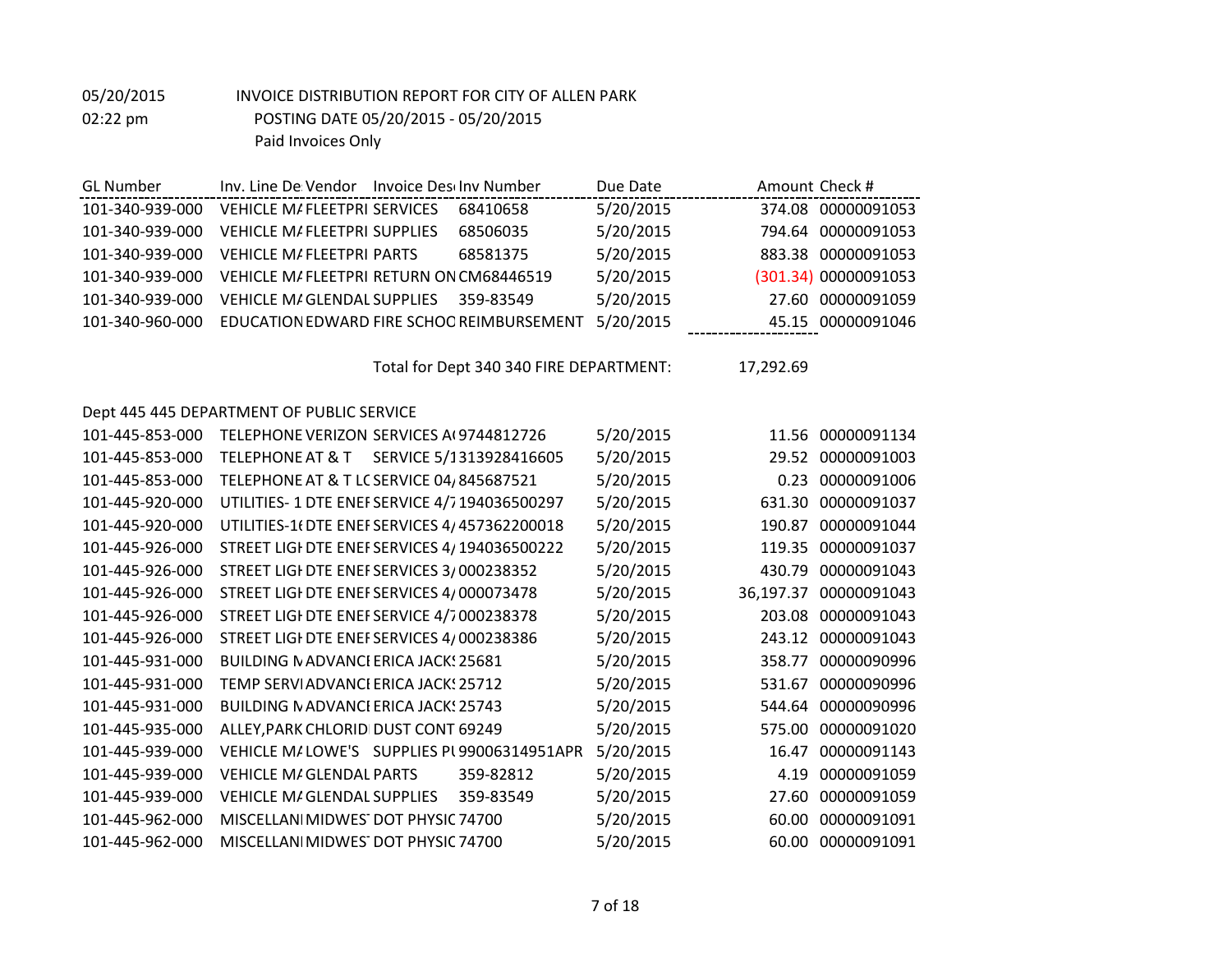| <b>GL</b> Number |                                    | Inv. Line De Vendor Invoice Desclny Number | Due Date  |           | Amount Check #         |
|------------------|------------------------------------|--------------------------------------------|-----------|-----------|------------------------|
| 101-445-962-000  | MISCELLANIMIDWES DOT PHYSIC 74700  |                                            | 5/20/2015 | 40.00     | 00000091091            |
| 101-445-962-000  | MISCELLANI MIDWES DOT PHYSIC 74700 |                                            | 5/20/2015 | 60.00     | 00000091091            |
| 101-445-962-000  | MISCELLANI MIDWES DOT PHYSIC 74700 |                                            | 5/20/2015 | 70.00     | 00000091091            |
| 101-445-962-000  | MISCELLANI MIDWES DOT PHYSIC 74700 |                                            | 5/20/2015 | 40.00     | 00000091091            |
| 101-445-962-000  | MISCELLANIMIDWES DOT PHYSIC 74700  |                                            | 5/20/2015 | 60.00     | 00000091091            |
| 101-445-962-000  | MISCELLANICOMPREIBAT & NON 1999    |                                            | 5/20/2015 | 69.00     | 00000091026            |
| 101-445-985-000  | CAPITAL OU WILLIAM ROOFING PI11186 |                                            | 5/20/2015 | 94,890.00 | 00000091142            |
| 101-445-985-000  | CAPITAL OU WILLIAM ROOFING PI11186 |                                            | 5/20/2015 |           | (9,489.00) 00000091142 |
|                  |                                    |                                            |           |           |                        |

Total for Dept 445 445 DEPARTMENT OF PUB 125,975.53

Dept 707 707 PARKS & REC

| 101-707-783-000 | PARK SUPPLLOWE'S SUPPLIES PL99006314951APR             | 5/20/2015 | 00000091143<br>500.09   |
|-----------------|--------------------------------------------------------|-----------|-------------------------|
| 101-707-784-000 | <b>PARK SERVI PANETTA TOP SOIL</b><br>C4342            | 5/20/2015 | 12.72 00000091095       |
| 101-707-784-000 | PARK SERVI HAWKINS REIMBURSE REIMBURSEMENT             | 5/20/2015 | 00000091065<br>113.50   |
| 101-707-784-000 | PARK SERVI 24TH DIS REIMBURSE REIMBURSEMENT            | 5/20/2015 | 00000090992<br>221.73   |
| 101-707-801-001 | LAWN SERV LOUIS OR LAWN CUTT 15-5016                   | 5/20/2015 | 00000091078<br>5,084.00 |
| 101-707-801-001 | LAWN SERV LOUIS OR LAWN CUTT 15-5016                   | 5/20/2015 | 456.00<br>00000091078   |
| 101-707-801-001 | LAWN SERV LOUIS OR LAWN CUTT 15-5016                   | 5/20/2015 | 414.00 00000091078      |
| 101-707-801-001 | LAWN SERV LOUIS OR LAWN CUTT 15-5016                   | 5/20/2015 | 450.00 00000091078      |
| 101-707-801-001 | LAWN SERV LOUIS OR LAWN CUTT 15-5016                   | 5/20/2015 | 00000091078<br>10.00    |
| 101-707-853-000 | SERVICES 5/313388669105<br>TELEPHONE AT & T            | 5/20/2015 | 00000091003<br>22.33    |
| 101-707-853-000 | SERVICE 5/1313928830305<br><b>TELEPHONE AT &amp; T</b> | 5/20/2015 | 44.45<br>00000091003    |
| 101-707-853-000 | SERVICE 5/1313928148005<br><b>TELEPHONE AT &amp; T</b> | 5/20/2015 | 00000091003<br>22.33    |
| 101-707-920-000 | UTILITIES- 6 DTE ENEF SERVICES 4/194036500396          | 5/20/2015 | 64.51 00000091037       |
| 101-707-920-000 | UTILITIES- 1 DTE ENEF SERVICES 4/194036500347          | 5/20/2015 | 00000091037<br>10.35    |
| 101-707-920-000 | UTILITIES- 4 DTE ENEF SERVICES 4/457346800180          | 5/20/2015 | 00000091044<br>199.84   |
| 101-707-920-000 | <b>UTILITIES</b><br>DTE ENEF SERVICES 4/457346800040   | 5/20/2015 | 00000091044<br>149.24   |
| 101-707-920-000 | UTILITIES- R DTE ENEF SERVICES 4/457346800214          | 5/20/2015 | 00000091037<br>10.70    |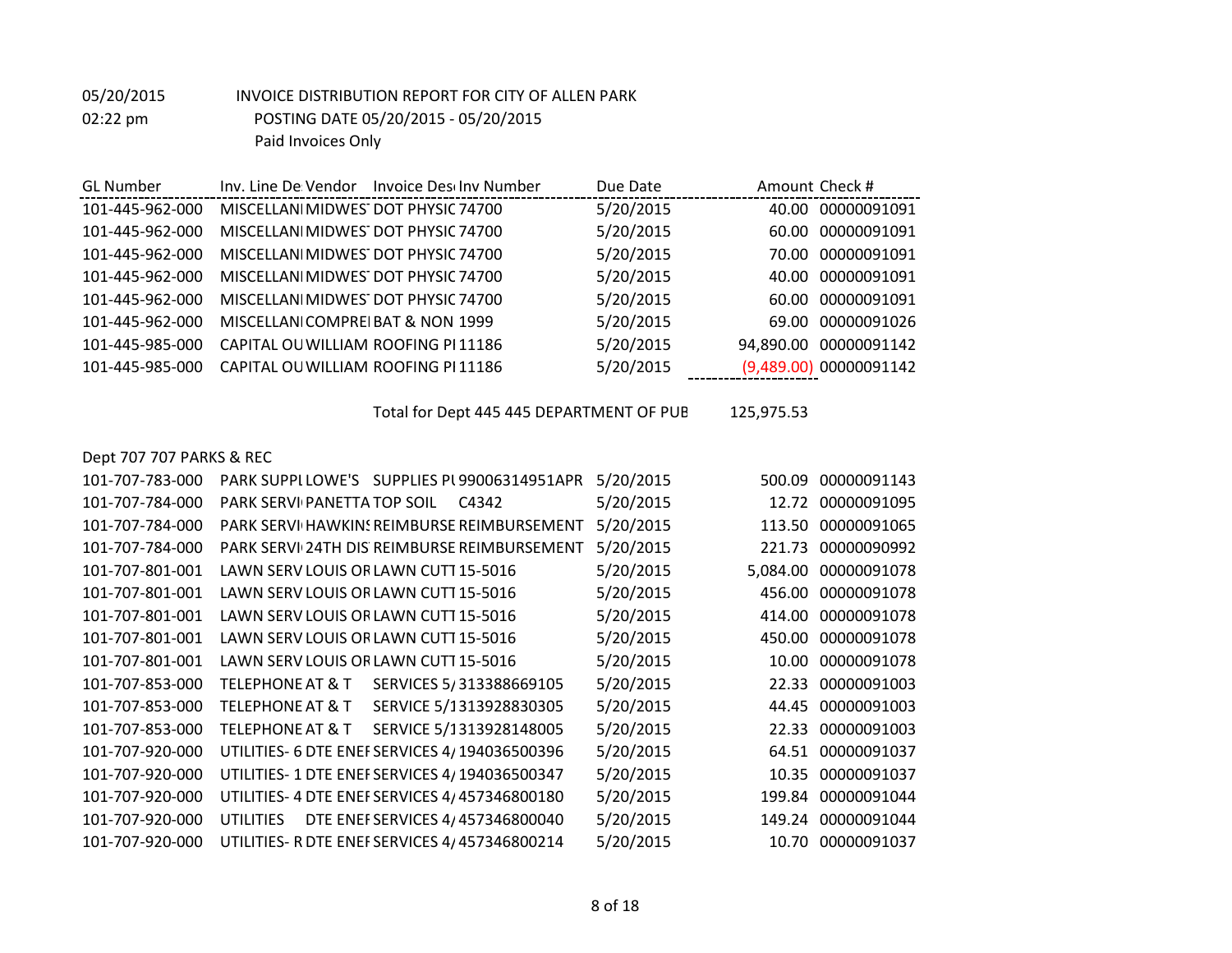| <b>GL Number</b>                | Inv. Line De Vendor Invoice Deschov Number      | Due Date  | Amount Check #         |
|---------------------------------|-------------------------------------------------|-----------|------------------------|
| 101-707-920-000                 | UTILITIES-88 DTE ENEF SERVICE 4/1194036500156   | 5/20/2015 | 38.81 00000091037      |
| 101-707-939-000                 | VEHICLE M/GLENDAL PARTS FOR 359-83433           | 5/20/2015 | 30.88 00000091059      |
| 101-707-962-000                 | MISCELLANICOMPREIBAT & NON 1999                 | 5/20/2015 | 124.00 00000091026     |
|                                 |                                                 |           |                        |
|                                 | Total for Dept 707 707 PARKS & REC:             |           | 7,979.48               |
|                                 |                                                 |           |                        |
| Dept 751 751 COMMUNITY CENTER   |                                                 |           |                        |
| 101-751-757-000                 | OPERATING QUICK FL AFTER HOU 904971             | 5/20/2015 | 8.37 00000091109       |
| 101-751-757-000                 | OPERATING GORDON SUPPLIES<br>846114741          | 5/20/2015 | 00000091061<br>63.93   |
| 101-751-757-000                 | <b>OPERATING GORDON SUPPLIES</b><br>846114715   | 5/20/2015 | 25.24 00000091061      |
| 101-751-920-000                 | UTILITIES- 1 DTE ENEF SERVICES 4/457346800123   | 5/20/2015 | 3,803.15 00000091044   |
| 101-751-931-000                 | BUILDING N KENCO FI ANNUAL IN: 1505126          | 5/20/2015 | 71.50 00000091076      |
| 101-751-934-000                 | EQUIPMENTPEAK SOF EQUIPMENT015755               | 5/20/2015 | 2,900.00 00000091096   |
| 101-751-934-000                 | EQUIPMENTELITE LAE MAY COOLI 6913               | 5/20/2015 | 65.00 00000091048      |
| 101-751-934-000                 | EQUIPMENTC&S ICE FZAMBONI R 2696                | 5/20/2015 | 250.00 00000091014     |
| 101-751-934-000                 | EQUIPMENTSERV-ICE SERVICE CAI6299               | 5/20/2015 | 875.00 00000091115     |
|                                 |                                                 |           |                        |
|                                 | Total for Dept 751 751 COMMUNITY CENTER         |           | 8,062.19               |
|                                 |                                                 |           |                        |
| Dept 864 864 RETIREE HEALTHCARE |                                                 |           |                        |
| 101-864-716-000                 | <b>MEDICAL</b><br>BLUE CRC BC/BS MAY MAY 2015   | 5/20/2015 | 195,088.13 00000091011 |
| 101-864-716-000                 | <b>MEDICAL</b><br>BLUE CRC BCBS POST (JUNE 2015 | 5/20/2015 | 76,818.27 00000091010  |
|                                 |                                                 |           |                        |
|                                 | Total for Dept 864 864 RETIREE HEALTHCARE       |           | 271,906.40             |
|                                 |                                                 |           |                        |
|                                 |                                                 |           |                        |
|                                 | Total for Fund 101 GENERAL FUND:                |           | 673,719.06             |
|                                 |                                                 |           |                        |

Fund 202 MAJOR STREET FUND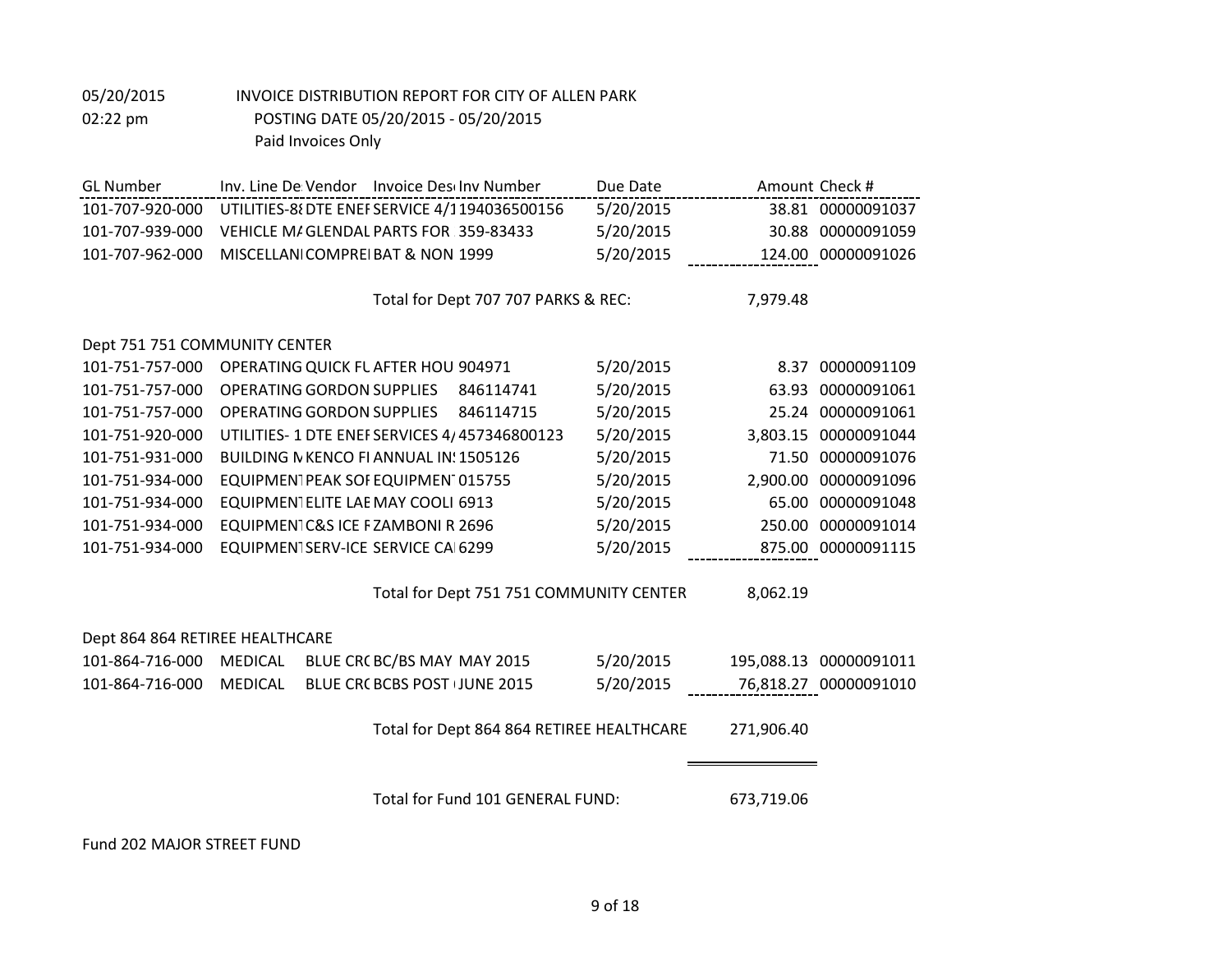| <b>GL Number</b>                | Inv. Line De Vendor Invoice Des Inv Number |                                            | Due Date  |          | Amount Check #        |
|---------------------------------|--------------------------------------------|--------------------------------------------|-----------|----------|-----------------------|
| Dept 475 475 TRAFFIC SERVICES   |                                            |                                            |           |          |                       |
| 202-475-703-050                 | INTERFUND MICHIGA PROJECT FII AF376813     |                                            | 5/20/2015 |          | 936.15 00000091085    |
| 202-475-757-000                 | <b>OPERATING FREEPOR MATERIALS 17690</b>   |                                            | 5/20/2015 |          | 573.53 00000091057    |
| 202-475-940-000                 | TRAFFIC SIG WAYNE CTRAFFIC SIG 1007520     |                                            | 5/20/2015 |          | 117.40 00000091140    |
|                                 |                                            |                                            |           |          |                       |
|                                 |                                            | Total for Dept 475 475 TRAFFIC SERVICES:   |           | 1,627.08 |                       |
|                                 |                                            |                                            |           |          |                       |
| Dept 479 PRESERVATION - STREETS |                                            |                                            |           |          |                       |
| 202-479-757-000                 | OPERATING CADILLA( MATERIALS 270840        |                                            | 5/20/2015 |          | 799.50 00000091015    |
| 202-479-801-205                 | PROF'L SERVBUCCILLI INSPEC SERV1095        |                                            | 5/20/2015 |          | 2,700.00 00000091012  |
| 202-479-801-205                 | PROF'L SERVBUCCILLI INSPECTION 1100        |                                            | 5/20/2015 |          | 1,188.00 00000091012  |
| 202-479-801-205                 | PROF'L SERVBUCCILLI INSPECTION 1112        |                                            | 5/20/2015 |          | 1,620.00 00000091012  |
| 202-479-801-205                 | PROF'L SERVBUCCILLI INSPECT SEI 1111       |                                            | 5/20/2015 |          | 1,080.00 00000091012  |
|                                 |                                            | Total for Dept 479 PRESERVATION - STREETS: |           | 7,387.50 |                       |
|                                 |                                            |                                            |           |          |                       |
|                                 |                                            |                                            |           |          |                       |
|                                 |                                            | Total for Fund 202 MAJOR STREET FUND:      |           | 9,014.58 |                       |
|                                 |                                            |                                            |           |          |                       |
| Fund 203 LOCAL STREET FUND      |                                            |                                            |           |          |                       |
| Dept 475 475 TRAFFIC SERVICES   |                                            |                                            |           |          |                       |
|                                 | 203-475-757-000 OPERATING DORNBO: SUPPLIES | <b>INV20304</b>                            | 5/20/2015 |          | 213.18 00000091035    |
|                                 |                                            |                                            |           |          |                       |
|                                 |                                            | Total for Dept 475 475 TRAFFIC SERVICES:   |           | 213.18   |                       |
|                                 |                                            |                                            |           |          |                       |
| Dept 479 PRESERVATION - STREETS |                                            |                                            |           |          |                       |
| 203-479-757-000                 | OPERATING CADILLAC MATERIALS 270840        |                                            | 5/20/2015 |          | 799.50 00000091015    |
| 203-479-801-205                 | PROF'L SER\ DOMINIC REMOVE/RI 11227        |                                            | 5/20/2015 |          | 29,335.44 00000091033 |
| 203-479-801-205                 | PROF'L SER\DOMINIC REMOVE/RI 11233         |                                            | 5/20/2015 |          | 43,907.85 00000091033 |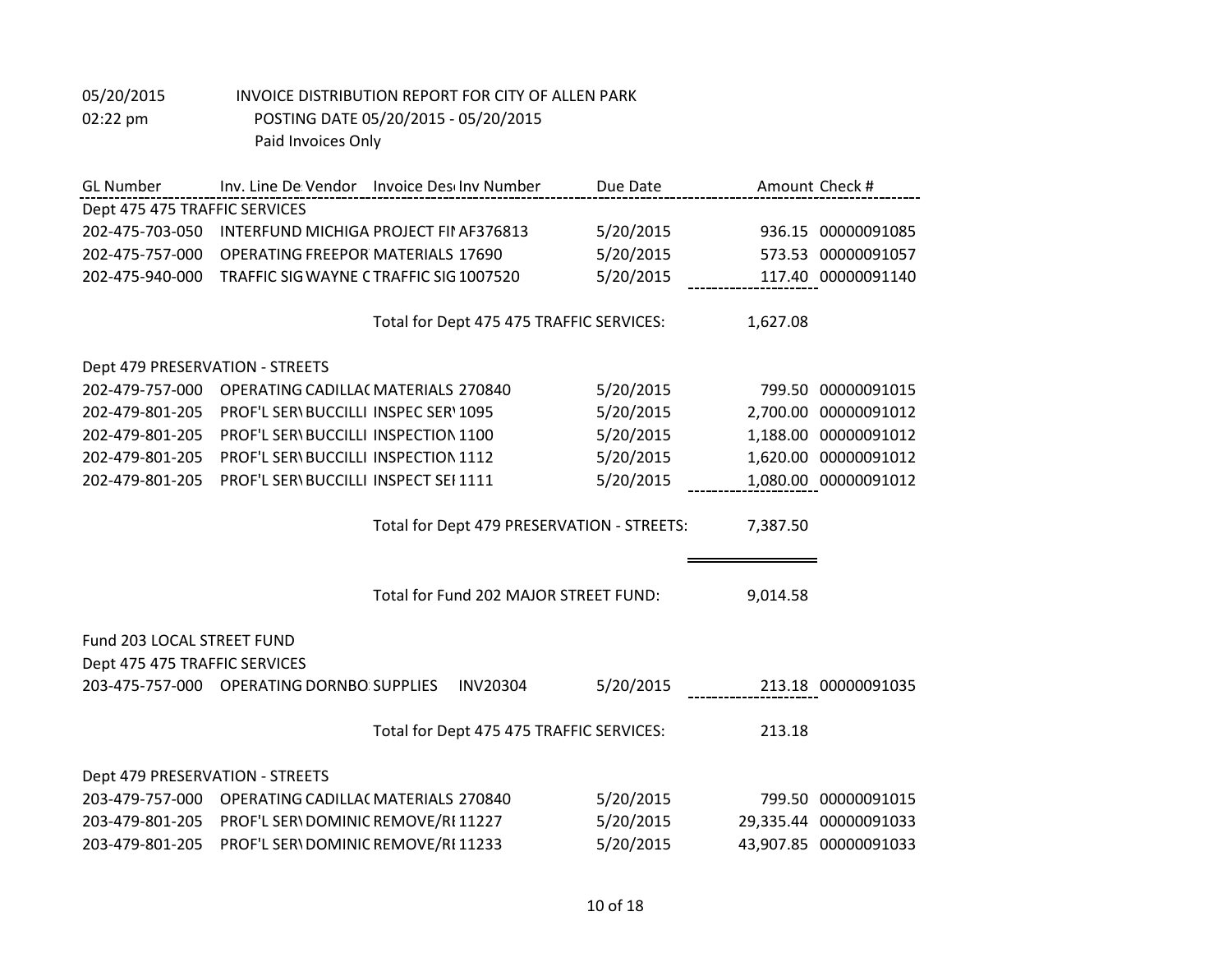| <b>GL Number</b>       |                                     | Inv. Line De Vendor Invoice Deschow Number                   | Due Date  |            | Amount Check #         |
|------------------------|-------------------------------------|--------------------------------------------------------------|-----------|------------|------------------------|
| 203-479-801-205        | PROF'L SER\DOMINIC REMOVE/RI 11237  |                                                              | 5/20/2015 |            | 36,228.05 00000091033  |
| 203-479-801-220        | PROF'L SER\T-N-T TRE REMOVED L01655 |                                                              | 5/20/2015 |            | 425.00 00000091121     |
| 203-479-801-220        | PROF'L SERVT-N-T TRE REMOVED 301658 |                                                              | 5/20/2015 |            | 2,150.00 00000091121   |
| 203-479-801-220        | PROF'L SERVT-N-T TRETRIMMED L01657  |                                                              | 5/20/2015 |            | 350.00 00000091121     |
| 203-479-801-220        | PROF'L SERVT-N-T TRE REMOVED 301656 |                                                              | 5/20/2015 |            | 1,300.00 00000091121   |
|                        |                                     |                                                              |           |            |                        |
|                        |                                     | Total for Dept 479 PRESERVATION - STREETS:                   |           | 114,495.84 |                        |
|                        |                                     |                                                              |           |            |                        |
|                        |                                     |                                                              |           |            |                        |
|                        |                                     | Total for Fund 203 LOCAL STREET FUND:                        |           | 114,709.02 |                        |
|                        |                                     |                                                              |           |            |                        |
| Fund 226 RUBBISH FUND  |                                     |                                                              |           |            |                        |
| Dept 450 450 RUBBISH   |                                     |                                                              |           |            |                        |
|                        |                                     | 226-450-817-000 WASTE DISF REPUBLIC RESIDENTIA 0241002790346 | 5/20/2015 |            | 116,835.00 00000091110 |
|                        |                                     |                                                              |           |            |                        |
|                        |                                     | Total for Dept 450 450 RUBBISH:                              |           | 116,835.00 |                        |
|                        |                                     |                                                              |           |            |                        |
|                        |                                     |                                                              |           |            |                        |
|                        |                                     | Total for Fund 226 RUBBISH FUND:                             |           | 116,835.00 |                        |
| Fund 249 BUILDING FUND |                                     |                                                              |           |            |                        |
|                        | Dept 371 371 BUILDING DEPARTMENT    |                                                              |           |            |                        |
| 249-371-728-000        |                                     | OFFICE SUPILOWE'S SUPPLIES PL99006314951APR                  | 5/20/2015 |            | 24.64 00000091143      |
| 249-371-821-000        |                                     | MECHANIC/ CARNILL, APRIL 2015 APRIL 2015                     | 5/20/2015 |            | 2,137.10 00000091016   |
| 249-371-822-000        |                                     | PLUMBING HALASH, APRIL 2015 APRIL 2015                       | 5/20/2015 |            | 623.70 00000091063     |
| 249-371-853-000        |                                     | TELEPHONE VERIZON SERVICES A(9744812726                      | 5/20/2015 |            | 11.57 00000091134      |
|                        |                                     |                                                              |           |            |                        |
|                        |                                     |                                                              |           |            |                        |

Total for Dept 371 371 BUILDING DEPARTME 2,797.01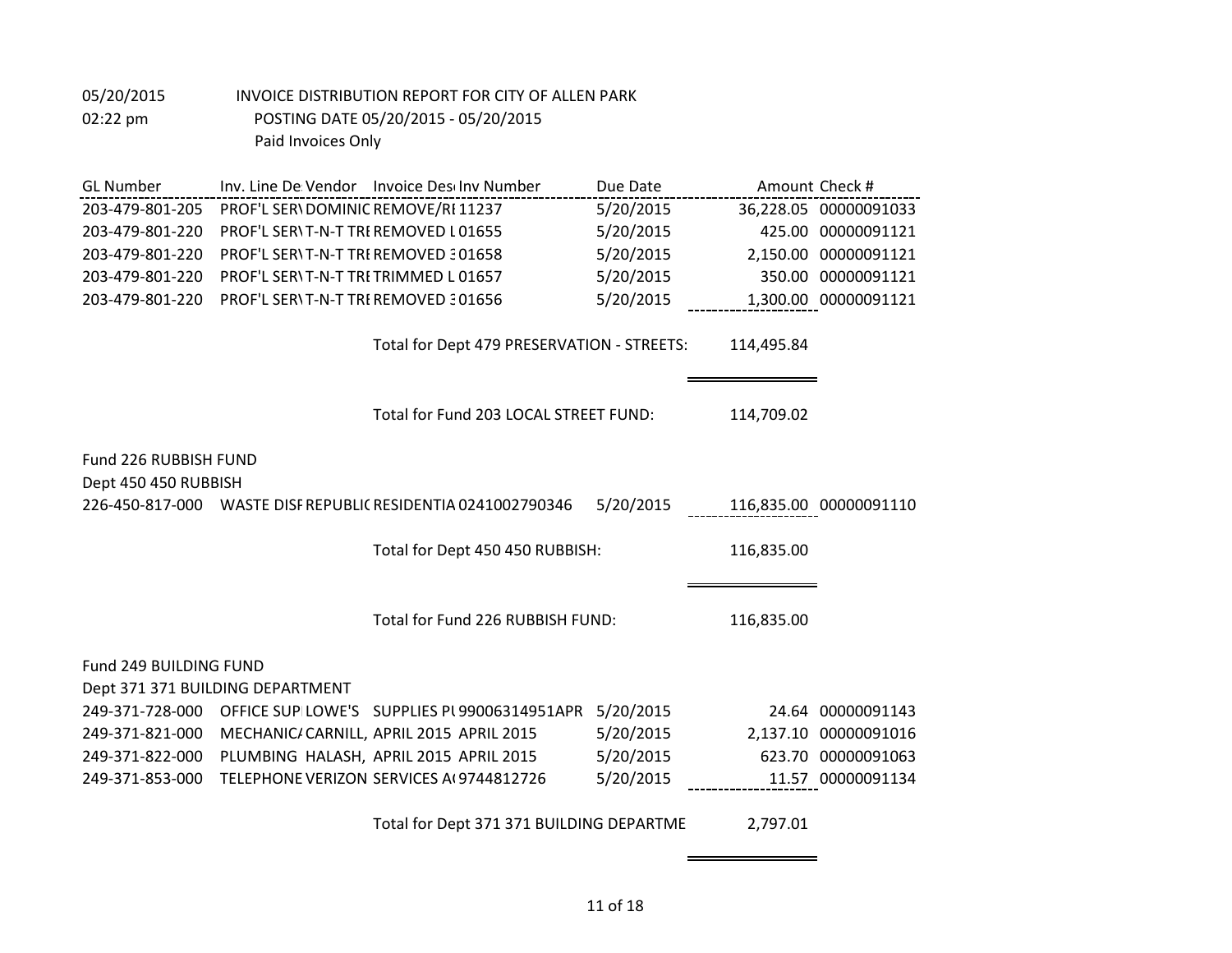# 05/20/2015 INVOICE DISTRIBUTION REPORT FOR CITY OF ALLEN PARK 02:22 pm POSTING DATE 05/20/2015 - 05/20/2015

Paid Invoices Only

| <b>GL Number</b>       | Inv. Line De Vendor                           |                      | Invoice Descinv Number            | Due Date  |           | Amount Check #        |
|------------------------|-----------------------------------------------|----------------------|-----------------------------------|-----------|-----------|-----------------------|
|                        |                                               |                      | Total for Fund 249 BUILDING FUND: |           | 2,797.01  |                       |
| Fund 250 DDA OPERATING |                                               |                      |                                   |           |           |                       |
| Dept 000               |                                               |                      |                                   |           |           |                       |
| 250-000-801-001        | LAWN SERV LOUIS OR CITY LAWN 15-5017          |                      |                                   | 5/20/2015 | 812.00    | 00000091078           |
| 250-000-826-000        | LEGAL SERV MILLER & CITY LEGAL 4215D          |                      |                                   | 5/20/2015 | 1,250.00  | 00000091092           |
| 250-000-826-000        | LEGAL SERV MILLER & CITY LEGAL A512015        |                      |                                   | 5/20/2015 |           | 1,250.00 00000091092  |
| 250-000-920-000        | UTILITIES- 6 DTE ENEF DDA OFFICE 194036500057 |                      |                                   | 5/20/2015 |           | 84.55 00000091040     |
| 250-000-920-000        | <b>UTILITIES</b>                              |                      | COMCAS DDA OFFICE 061020197244014 | 5/20/2015 | 214.41    | 00000091024           |
| 250-000-920-000        | <b>UTILITIES</b>                              |                      | DTE ENEFPARK LOT LI 194093500016  | 5/20/2015 | 102.25    | 00000091041           |
| 250-000-920-000        | <b>UTILITIES</b>                              |                      | DTE ENEF PARK LOT LI 457346800081 | 5/20/2015 | 56.21     | 00000091042           |
| 250-000-931-000        | BUILDING N CEE-CLEA WINDOW C 85489            |                      |                                   | 5/20/2015 | 20.00     | 00000091019           |
| 250-000-962-000        | MISCELLANILIBERATI' REIM FOR R REIMBURSEMENT  |                      |                                   | 5/20/2015 | 300.00    | 00000091077           |
| 250-000-962-000        | MISCELLANI DOWNRI' PEST CONTI 6543 ALLEN      |                      |                                   | 5/20/2015 | 90.00     | 00000091036           |
| 250-000-962-000        | MISCELLANI DOWNRI' PEST CONTI 6543 ALLEN      |                      |                                   | 5/20/2015 | 100.00    | 00000091036           |
| 250-000-985-000        | CAPITAL OU MICHIGA SERVICES OI AP376556       |                      |                                   | 5/20/2015 |           | 54,322.63 00000091086 |
| 250-000-997-000        | PAYING AGIUS BANK 2005 BOND 3959068           |                      |                                   | 5/20/2015 |           | 150.00 00000091132    |
|                        |                                               |                      |                                   |           |           |                       |
|                        |                                               | Total for Dept 000 : |                                   |           | 58,752.05 |                       |
|                        |                                               |                      |                                   |           |           |                       |
|                        |                                               |                      |                                   |           |           |                       |
|                        |                                               |                      | Total for Fund 250 DDA OPERATING: |           | 58,752.05 |                       |
|                        |                                               |                      |                                   |           |           |                       |
|                        | Fund 265 DRUG FORFEITURE - FEDERAL            |                      |                                   |           |           |                       |
| Dept 000               |                                               |                      |                                   |           |           |                       |
| 265-000-757-000        | OPERATING MICHIGA AMMUNITI(25855              |                      |                                   | 5/20/2015 | 1,320.00  | 00000091083           |
| 265-000-757-000        | OPERATING SEGREST, REIM FOR C REIMBURSEMENT   |                      |                                   | 5/20/2015 | 65.83     | 00000091113           |
| 265-000-939-000        | <b>VEHICLE M/ BELLE TIR4 TIRES</b>            |                      | 26134452                          | 5/20/2015 |           | 502.72 00000091008    |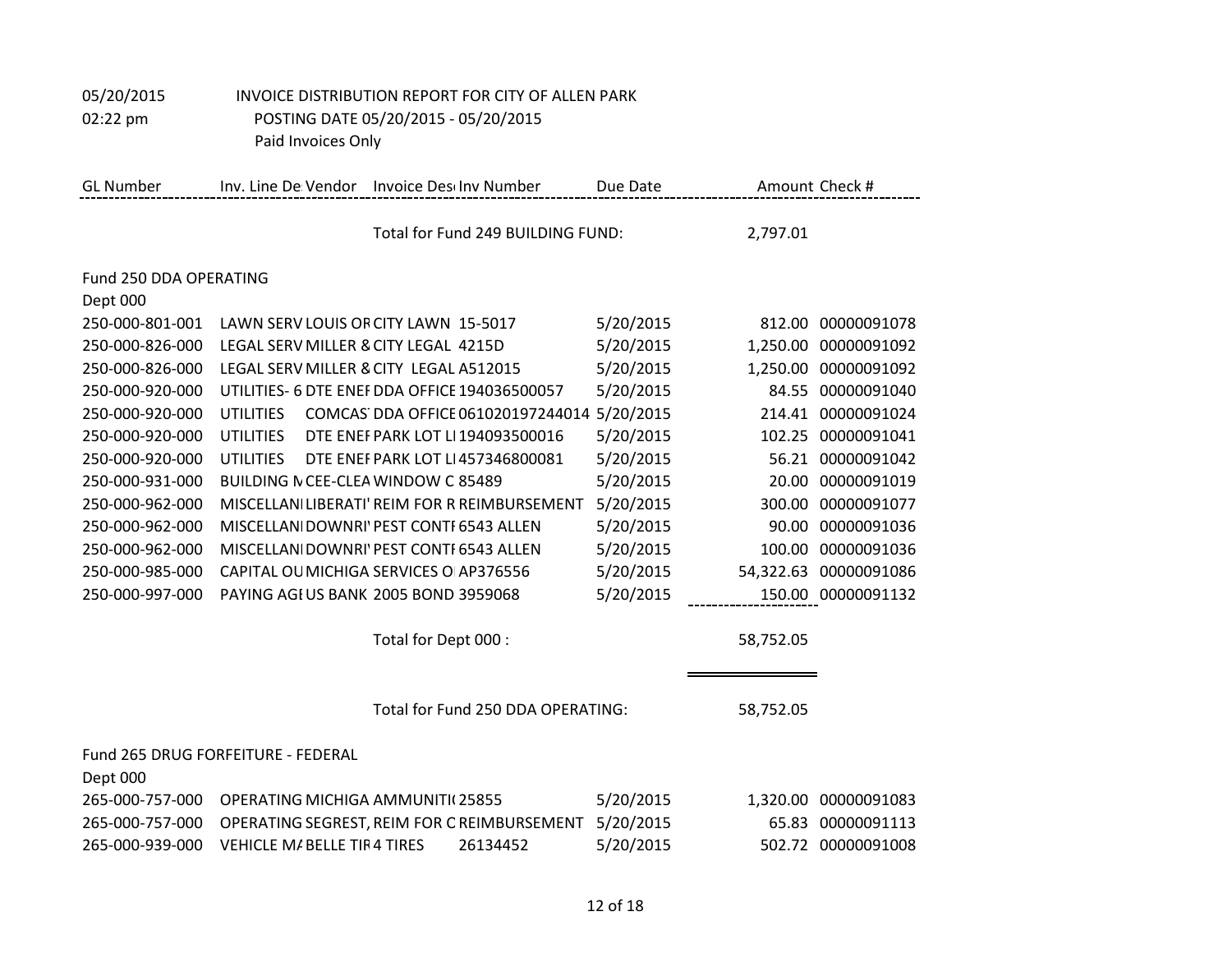| <b>GL</b> Number | Inv. Line De Vendor Invoice Deschow Number  | Due Date  | Amount Check #          |
|------------------|---------------------------------------------|-----------|-------------------------|
| 265-000-939-000  | VEHICLE M/GLENDAL PARTS FOR 359-81723       | 5/20/2015 | 19.39 00000091059       |
| 265-000-939-000  | 359-83571<br><b>VEHICLE M/GLENDAL PARTS</b> | 5/20/2015 | 12.29 00000091059       |
| 265-000-939-000  | VEHICLE M/GLENDAL PARTS FOR 359-83478       | 5/20/2015 | 62.89 00000091059       |
| 265-000-939-000  | VEHICLE M/GLENDAL PARTS FOR 359-83396       | 5/20/2015 | 36.59 00000091059       |
| 265-000-939-000  | VEHICLE M/GLENDAL PARTS FOR 359-82447       | 5/20/2015 | 141.96 00000091059      |
| 265-000-939-000  | VEHICLE M/GLENDAL PARTS STAB 359-82490      | 5/20/2015 | 36.99 00000091059       |
| 265-000-939-000  | VEHICLE M/TAYLOR CPARTS FOR 248558CVR       | 5/20/2015 | 187.16 00000091122      |
| 265-000-984-000  | COMPUTER THOMSO WEST INFO 831723378         | 5/20/2015 | 147.00 00000091124      |
| 265-000-985-000  | CYNERGY EQUIP/INST 18017<br><b>VEHICLES</b> | 5/20/2015 | 00000091029<br>5.866.04 |
| 265-000-985-000  | CYNERGY EQUIP/INST 18036<br><b>VEHICLES</b> | 5/20/2015 | 638.03 00000091029      |
|                  |                                             |           |                         |
|                  |                                             |           |                         |

Total for Dept 000 : 9,036.89

Total for Fund 265 DRUG FORFEITURE - FEDE 9,036.89

Fund 271 LIBRARY

Dept 000

| 271-000-728-000 | OFFICE SUPIDEMCO, IOFFICE SUP 5594511     | 5/20/2015 | 351.52 00000091030    |
|-----------------|-------------------------------------------|-----------|-----------------------|
| 271-000-728-000 | OFFICE SUPITOSHIBA BANNER PA 1338268      | 5/20/2015 | 300.00 00000091126    |
| 271-000-757-000 | OPERATING SWINEHA SUMMER RI REIMBURSEMENT | 5/20/2015 | 481.20 00000091120    |
| 271-000-757-000 | OPERATING HANNIBA SUMMER RI REIMBURSEMENT | 5/20/2015 | 145.81 00000091064    |
| 271-000-757-000 | <b>OPERATING UPSTART SUMMER RI5585499</b> | 5/20/2015 | 543.90 00000091130    |
| 271-000-757-000 | OPERATING ABSOLUT SUMMER RI7/13-7/16/15   | 5/20/2015 | 3,375.00 00000090993  |
| 271-000-757-000 | OPERATING ABSOLUT ADULT SUM 8/11/15       | 5/20/2015 | 750.00 00000090993    |
| 271-000-757-000 | OPERATING ACME PA SUMMER RI 15-29580      | 5/20/2015 | 1,084.00 00000090995  |
| 271-000-757-000 | OPERATING ACME PA SUMMER RI 15-28423      | 5/20/2015 | 1,047.00 00000090995  |
| 271-000-757-000 | OPERATING ASTUTE A BAL DUE FO AP LIBRARY  | 5/20/2015 | 00000091002<br>150.00 |
| 271-000-757-000 | OPERATING CIRQUE A BAL DUE FO AP LIBRARY  | 5/20/2015 | 00000091021<br>880.00 |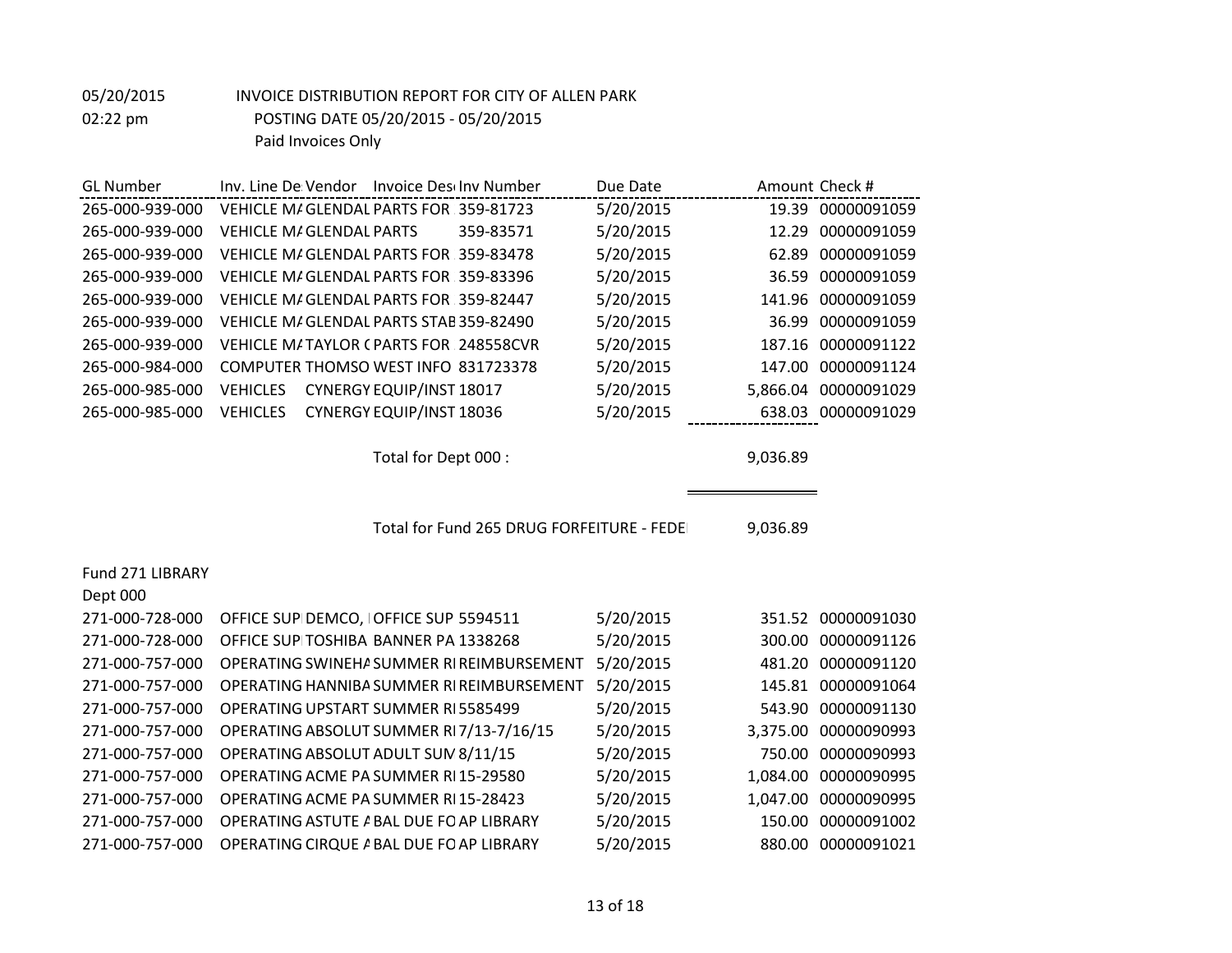| <b>GL Number</b> | Inv. Line De Vendor Invoice Deschov Number          | Due Date  | Amount Check #          |
|------------------|-----------------------------------------------------|-----------|-------------------------|
| 271-000-757-000  | OPERATING KEITH GA PMT FOR AI AP LIBRARY            | 5/20/2015 | 500.00 00000091075      |
| 271-000-757-000  | OPERATING JOEL TAC SUMMER RIAP LIBRARY              | 5/20/2015 | 3,516.00<br>00000091073 |
| 271-000-757-000  | OPERATING MICHIGA SUMMER RIAP LIBRARY               | 5/20/2015 | 200.00<br>00000091089   |
| 271-000-757-000  | OPERATING THOMPS(201 SUMMI AP LIBRARY               | 5/20/2015 | 00000091123<br>4,500.00 |
| 271-000-757-000  | OPERATING SCIENCE, 2015 SUMN AP LIBRARY             | 5/20/2015 | 1,849.50 00000091112    |
| 271-000-757-000  | <b>OPERATING THORNAI SUMMER RI130</b>               | 5/20/2015 | 00000091125<br>500.00   |
| 271-000-757-000  | OPERATING MEYER, NBALLOON N 5297                    | 5/20/2015 | 1,000.00<br>00000091082 |
| 271-000-757-000  | OPERATING MEYER, ECONCERT O 4591                    | 5/20/2015 | 425.00<br>00000091081   |
| 271-000-757-000  | OPERATING MEYER, EADULT SUM 4597                    | 5/20/2015 | 00000091081<br>300.00   |
| 271-000-757-000  | OPERATING MEYER, ESUMMER RI5093                     | 5/20/2015 | 00000091081<br>1,050.00 |
| 271-000-757-000  | OPERATING MEYER, NTRAIN FOR 16016                   | 5/20/2015 | 650.00<br>00000091082   |
| 271-000-757-000  | OPERATING MEYER, NADULT WOI 5194                    | 5/20/2015 | 200.00<br>00000091082   |
| 271-000-827-000  | LIBRARY SEI UNIQUE 14/6-4/27 PL 306519              | 5/20/2015 | 00000091128<br>71.60    |
| 271-000-828-000  | MATERIALS BAKER & MATERIALS 2030588165              | 5/20/2015 | 00000091007<br>67.27    |
| 271-000-828-000  | MATERIALS BAKER & MATERIALS 2030581564              | 5/20/2015 | 174.63<br>00000091007   |
| 271-000-828-000  | MATERIALS BLACKST(AUDIOBOOI 756711                  | 5/20/2015 | 27.00<br>00000091009    |
| 271-000-828-000  | MATERIALS BLACKST(AUDIOBOOI 754768                  | 5/20/2015 | 00000091009<br>17.97    |
| 271-000-828-000  | <b>MATERIALS QUALITY BOOKS</b><br>185799            | 5/20/2015 | 27.91 00000091108       |
| 271-000-828-000  | MATERIALS SENTIME DVDS FOR L 299169                 | 5/20/2015 | 00000091114<br>95.00    |
| 271-000-828-000  | MATERIALS STEINWA MUSIC CD F 31521                  | 5/20/2015 | 107.93<br>00000091119   |
| 271-000-853-000  | TELEPHONE AT & T SERVICE 5/1313928410205            | 5/20/2015 | 00000091003<br>113.41   |
| 271-000-853-000  | TELEPHONE AT & T LC SERVICE 4/6 858249827           | 5/20/2015 | 4.97<br>00000091006     |
| 271-000-920-000  | ALLEN PA MAY WATEI 390-AL081-00<br><b>UTILITIES</b> | 5/20/2015 | 00000090997<br>115.33   |
| 271-000-931-000  | BUILDING N COVERAL COM CLEAN 1340225999             | 5/20/2015 | 835.00<br>00000091028   |
| 271-000-931-000  | BUILDING N LOUIS OR CITY LAWN 15-5017               | 5/20/2015 | 120.00<br>00000091078   |
| 271-000-985-000  | CAPITAL OU BUCCILLI LIBRARY RE-1088                 | 5/20/2015 | 8,094.68 00000091012    |

Total for Dept 000 : 33,671.63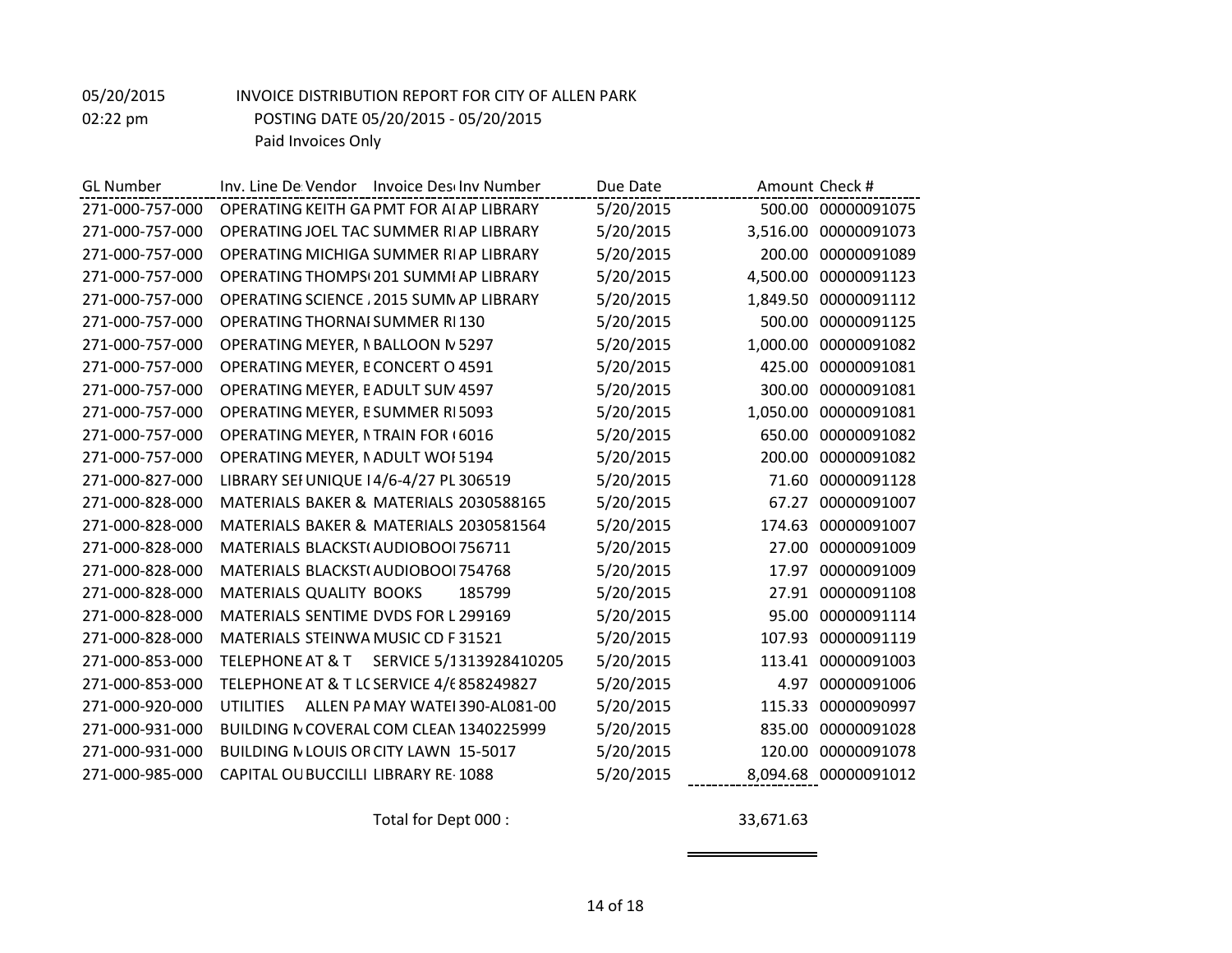05/20/2015 INVOICE DISTRIBUTION REPORT FOR CITY OF ALLEN PARK 02:22 pm POSTING DATE 05/20/2015 - 05/20/2015

Paid Invoices Only

| <b>GL Number</b>             | Inv. Line De Vendor                   | <b>Invoice Descinv Number</b>                 | Due Date  |            | Amount Check #       |
|------------------------------|---------------------------------------|-----------------------------------------------|-----------|------------|----------------------|
|                              |                                       | Total for Fund 271 LIBRARY:                   |           | 33,671.63  |                      |
| Fund 592 WATER & SEWER       |                                       |                                               |           |            |                      |
| Dept 601 601 WATER AND SEWER |                                       |                                               |           |            |                      |
| 592-601-602-000              |                                       | PURCHASEL DETROIT WATER SER MAR WHOLESALE     | 5/20/2015 | 156,470.50 | 00000091031          |
| 592-601-604-000              |                                       | <b>IWC CHARG DETROIT IWC CHARG APRIL IWC</b>  | 5/20/2015 |            | 4,099.64 00000091032 |
| 592-601-607-001              |                                       | SEWAGE DI' WAYNE C MARCH 201 MAR SEWAGE       | 5/20/2015 | 15,904.37  | 00000091137          |
| 592-601-607-300              | EXCESS FLO WAYNE CMAY 2015 F 279575   |                                               | 5/20/2015 | 64,549.00  | 00000091138          |
| 592-601-607-700              | WAYNE CTY WAYNE C PRINCIPAL/ 279442   |                                               | 5/20/2015 | 19,339.20  | 00000091139          |
| 592-601-607-700              | WAYNE CTY WAYNE C PRINCIPAL/ 279442   |                                               | 5/20/2015 |            | 8,264.82 00000091139 |
| 592-601-643-000              |                                       | UTILITIES- 5 DTE ENEF SERVICES 4/194036500354 | 5/20/2015 | 123.90     | 00000091037          |
| 592-601-643-000              |                                       | UTILITIES- 4 DTE ENEF SERVICES 4/194036500180 | 5/20/2015 | 119.23     | 00000091037          |
| 592-601-643-000              |                                       | UTILITIES- 9 DTE ENEF SERVICES 4/194036500230 | 5/20/2015 | 33.05      | 00000091037          |
| 592-601-643-000              |                                       | UTILITIES- 4 DTE ENEF SERVICES 4/193884900013 | 5/20/2015 |            | 1,337.66 00000091037 |
| 592-601-643-000              |                                       | UTILITIES- 4 DTE ENEF SERVICES 4/194036500016 | 5/20/2015 | 750.87     | 00000091037          |
| 592-601-643-000              |                                       | UTILITIES- 1 DTE ENEFSERVICE 04, 194036500370 | 5/20/2015 | 37.55      | 00000091037          |
| 592-601-643-000              | <b>UTILITIES</b>                      | DTE ENEF SERVICES 4/194036500263              | 5/20/2015 | 92.82      | 00000091037          |
| 592-601-643-000              | <b>UTILITIES</b>                      | DTE ENEF SERVICES 4/194036500131              | 5/20/2015 |            | 46.54 00000091037    |
| 592-601-643-000              | <b>UTILITIES</b>                      | DTE ENEF SERVICES 4/193884900021              | 5/20/2015 | 295.03     | 00000091037          |
| 592-601-643-000              | <b>UTILITIES</b><br><b>AT &amp; T</b> | SERVICE 5/1313928281005                       | 5/20/2015 | 29.07      | 00000091003          |
| 592-601-643-000              | <b>UTILITIES</b><br><b>AT &amp; T</b> | SERVICE 5/1313382232005                       | 5/20/2015 | 23.51      | 00000091003          |
| 592-601-643-000              | <b>UTILITIES</b><br><b>AT &amp; T</b> | SERVICE 5/1313928166605                       | 5/20/2015 |            | 317.58 00000091003   |
| 592-601-643-000              | <b>UTILITIES</b>                      | AT & T LC SERVICE 4/1858249845                | 5/20/2015 | 31.48      | 00000091006          |
| 592-601-671-001              | SEWER MAI USA BLUI SUPPLIES 614368    |                                               | 5/20/2015 | 204.71     | 00000091133          |
| 592-601-673-001              | MAIN MAIN MICHIGA WATER SAN 60414     |                                               | 5/20/2015 | 13.41      | 00000091084          |
| 592-601-673-001              | MAIN MAINJOHN D. (MATERIAL C085225    |                                               | 5/20/2015 |            | 379.32 00000091074   |
| 592-601-673-001              |                                       | MAIN MAIN HYDRO D CROSS CON 0035345-IN        | 5/20/2015 | 1,935.00   | 00000091068          |
| 592-601-673-001              |                                       | MAIN MAIN LOWE'S SUPPLIES PL99006314951APR    | 5/20/2015 |            | 53.42 00000091143    |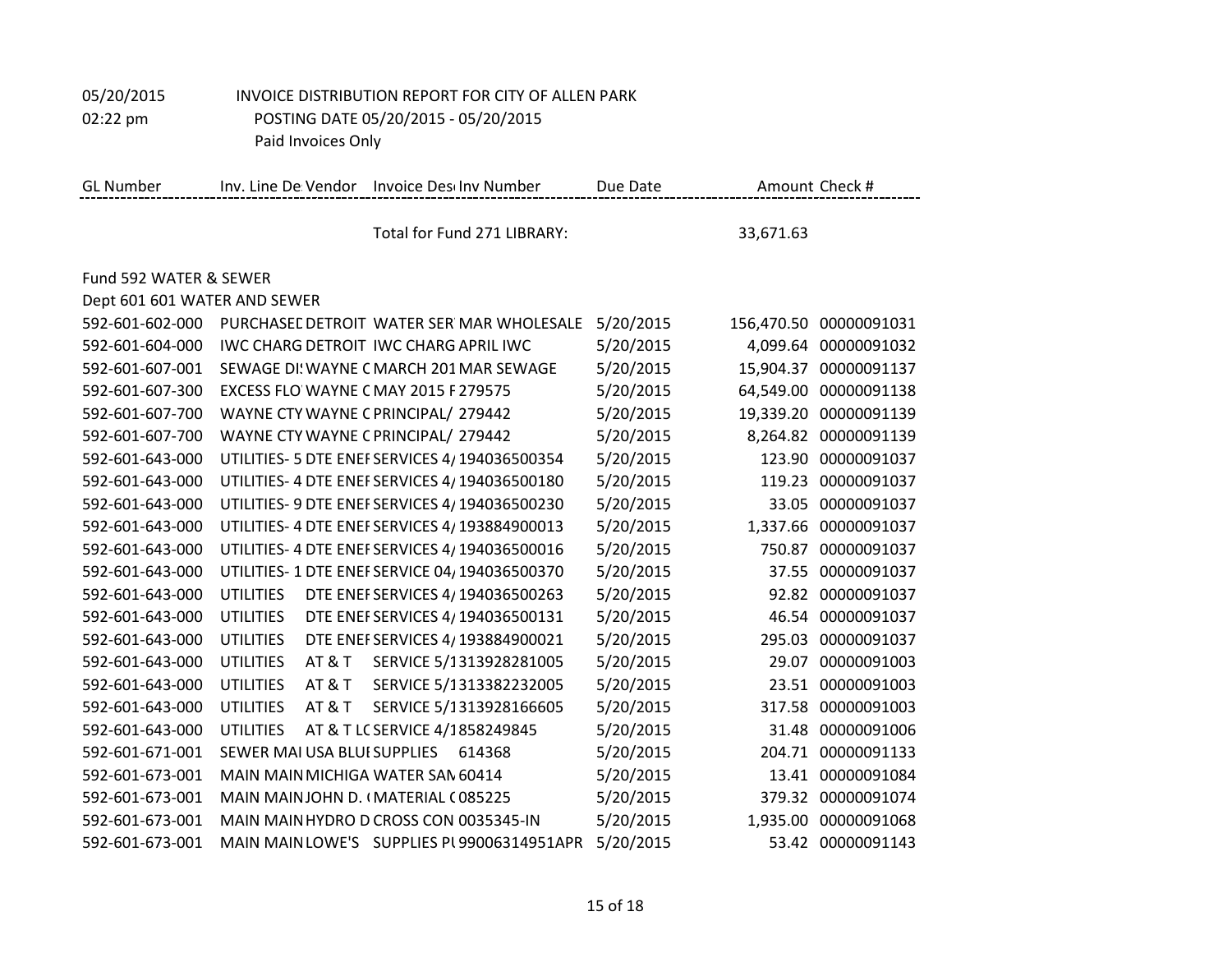| <b>GL Number</b> | Inv. Line De Vendor Invoice Deschov Number  | Due Date  | Amount Check #           |
|------------------|---------------------------------------------|-----------|--------------------------|
| 592-601-673-001  | <b>MAIN MAIN HURON S SUPPLIES</b><br>293019 | 5/20/2015 | 180.00 00000091067       |
| 592-601-673-001  | <b>MAIN MAIN HURON S SUPPLIES</b><br>293019 | 5/20/2015 | 40.00 00000091067        |
| 592-601-673-001  | <b>MAIN MAIN HURON S SUPPLIES</b><br>293019 | 5/20/2015 | 147.50 00000091067       |
| 592-601-673-001  | <b>MAIN MAIN HURON S SUPPLIES</b><br>293019 | 5/20/2015 | (14.75) 00000091067      |
| 592-601-673-001  | MAIN MAIN ISCO INDI MECH SERV 04014121      | 5/20/2015 | 159.60 00000091069       |
| 592-601-673-001  | MAIN MAIN PANETTA 50 YRD OF 14220           | 5/20/2015 | 1,200.00 00000091095     |
| 592-601-678-001  | METER MAI APOLLO I PARTS FOR 89499          | 5/20/2015 | 30.88<br>00000090999     |
| 592-601-678-001  | METER MAI DOMINIC REMOVE/RI 11236           | 5/20/2015 | 27,541.15 00000091033    |
| 592-601-678-002  | STORM/CB BUCCILLI INSPECTION 1101           | 5/20/2015 | 1,080.00<br>00000091012  |
| 592-601-678-002  | STORM/CB BUCCILLI INSPECTION 1110           | 5/20/2015 | 1,188.00<br>00000091012  |
| 592-601-678-002  | STORM/CB DOMINIC REMOVE/RI 11228            | 5/20/2015 | 00000091033<br>7,224.00  |
| 592-601-678-002  | STORM/CB DOMINIC REMOVE/RI 11232            | 5/20/2015 | 21,677.28 00000091033    |
| 592-601-678-003  | PAVEMENT BUCCILLI INSPECT SEI 1096          | 5/20/2015 | 00000091012<br>3,132.00  |
| 592-601-678-003  | PAVEMENT BUCCILLI INSPECTION 1099           | 5/20/2015 | 1,728.00 00000091012     |
| 592-601-678-003  | PAVEMENT BUCCILLI INSPECTION 1099           | 5/20/2015 | 00000091012<br>2,322.00  |
| 592-601-678-003  | PAVEMENT BUCCILLI INSPECTION 1109           | 5/20/2015 | 2,214.00 00000091012     |
| 592-601-678-003  | PAVEMENT DOMINIC REMOVE/RI 11229            | 5/20/2015 | 19,380.96 00000091033    |
| 592-601-678-003  | PAVEMENT DOMINIC REMOVE/RI 11234            | 5/20/2015 | 9,081.94 00000091033     |
| 592-601-678-003  | PAVEMENT DOMINIC REMOVE/RI 11238            | 5/20/2015 | 14,873.30<br>00000091033 |
| 592-601-717-000  | RETIREE HE/BLUE CRC BCBS POST (JUNE 2015    | 5/20/2015 | 4,549.10 00000091010     |
| 592-601-822-000  | <b>COMPUTER SOUTHER COMPUTER 1968</b>       | 5/20/2015 | 00000091117<br>1,640.00  |
| 592-601-900-000  | PRINTING & FAST FLYI 2015 AP CO 12846       | 5/20/2015 | 1,320.00<br>00000091050  |
| 592-601-960-000  | TRAINING & MICHIGA WATER ME1T15-0143        | 5/20/2015 | 00000091090<br>175.00    |
| 592-601-962-000  | MISCELLANICOMPREIDOT UDS OI 1993            | 5/20/2015 | 00000091026<br>69.00     |
| 592-601-962-000  | MISCELLANICOMPREIDOT UDS OI 1993            | 5/20/2015 | 55.00<br>00000091026     |
| 592-601-962-000  | MISCELLANICOMPREIDOT UDS OI 1993            | 5/20/2015 | 00000091026<br>69.00     |
| 592-601-962-000  | MISCELLANI MICHIGA SHIPMENT I 60454         | 5/20/2015 | 00000091084<br>19.61     |
| 592-601-962-000  | MISCELLANICOMPREIBAT & NON 1999             | 5/20/2015 | 69.00 00000091026        |
| 592-601-997-000  | PAYING AGIUS BANK ADMIN FEE 3957958         | 5/20/2015 | 300.00 00000091131       |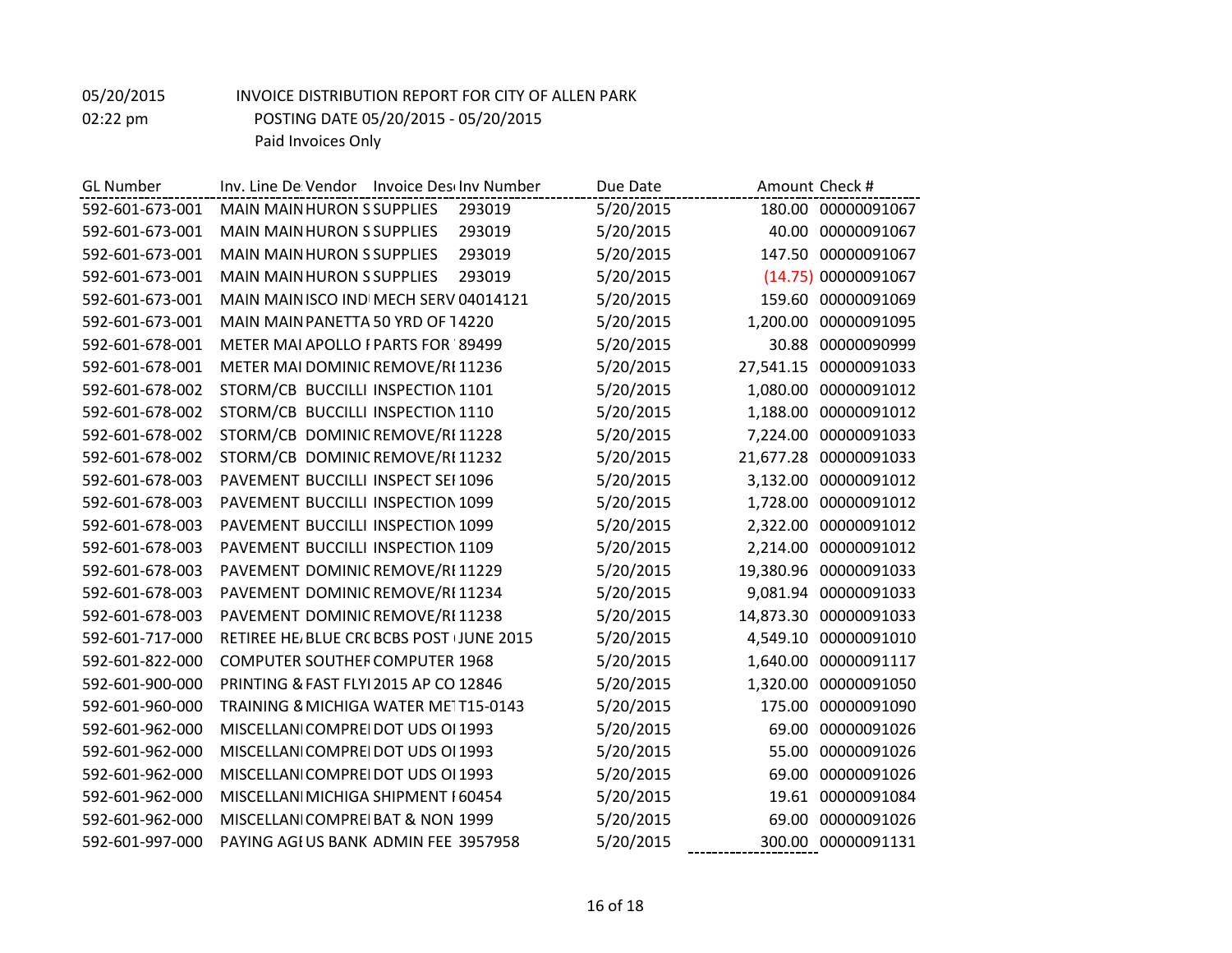| <b>GL Number</b>   | Inv. Line De Vendor                | Invoice Descinv Number                      | Due Date  | Amount Check #          |  |
|--------------------|------------------------------------|---------------------------------------------|-----------|-------------------------|--|
|                    |                                    | Total for Dept 601 601 WATER AND SEWER:     |           | 395,903.25              |  |
| Dept 603 603 BASIN |                                    |                                             |           |                         |  |
| 592-603-853-000    |                                    | TELFPHONE VERIZON SERVICES AL9744812726     | 5/20/2015 | 00000091134<br>11.57    |  |
| 592-603-853-000    |                                    | TELEPHONE VERIZON SERVICES A(9744812726     | 5/20/2015 | 00000091134<br>11.57    |  |
| 592-603-853-000    |                                    | TELEPHONE VERIZON SERVICES A(9744812726     | 5/20/2015 | 00000091134<br>11.57    |  |
| 592-603-853-000    |                                    | TELEPHONE VERIZON SERVICES A(9744812726     | 5/20/2015 | 00000091134<br>11.57    |  |
| 592-603-853-000    |                                    | TELEPHONE VERIZON SERVICES A(9744812726     | 5/20/2015 | 00000091134<br>11.57    |  |
| 592-603-853-000    |                                    | TELEPHONE VERIZON SERVICES A(9744812726     | 5/20/2015 | 00000091134<br>11.57    |  |
| 592-603-853-000    |                                    | TELEPHONE VERIZON SERVICES A(9744812726     | 5/20/2015 | 00000091134<br>11.57    |  |
| 592-603-853-000    | <b>TELEPHONE AT &amp; T</b>        | SERVICES 5/313388924405                     | 5/20/2015 | 00000091003<br>24.50    |  |
| 592-603-853-000    | <b>TELEPHONE AT &amp; T</b>        | SERVICES 5/906R04059305                     | 5/20/2015 | 00000091003<br>599.09   |  |
| 592-603-853-000    | <b>TELEPHONE AT &amp; T</b>        | SERVICE 5/1313928681105                     | 5/20/2015 | 00000091003<br>29.07    |  |
| 592-603-853-000    | <b>TELEPHONE AT &amp; T</b>        | SERVICE 5/1313928334005                     | 5/20/2015 | 00000091003<br>28.94    |  |
| 592-603-920-000    |                                    | UTILITIES-1 DTE ENEFSERVICES 4/194036500412 | 5/20/2015 | 00000091037<br>125.71   |  |
| 592-603-920-000    |                                    | UTILITIES-1 DTE ENEFSERVICES 4/194158700014 | 5/20/2015 | 00000091037<br>4,319.89 |  |
| 592-603-920-000    |                                    | UTILITIES-1 DTE ENEFSERVICE 4/1457346800073 | 5/20/2015 | 490.97<br>00000091044   |  |
| 592-603-930-000    |                                    | SEWER MAI WADE-TF PROF SERV 2003096         | 5/20/2015 | 00000091136<br>2,928.73 |  |
| 592-603-934-000    |                                    | EQUIPMEN1MEYER L/FLOAT SOLV0494317-IN       | 5/20/2015 | 00000091080<br>1,048.38 |  |
| 592-603-939-000    | <b>VEHICLE M/FLEETPRI SUPPLIES</b> | 67614485                                    | 5/20/2015 | 00000091053<br>48.65    |  |
| 592-603-940-000    | <b>FAIRLANE/II AT &amp; T</b>      | SERVICES 5/313563328805                     | 5/20/2015 | 00000091003<br>23.44    |  |
| 592-603-940-000    | FAIRLANE/II AT & T                 | SERVICES 5/313982333705                     | 5/20/2015 | 72.55 00000091003       |  |

Total for Dept 603 603 BASIN: 9,820.91

Total for Fund 592 WATER & SEWER: 405,724.16